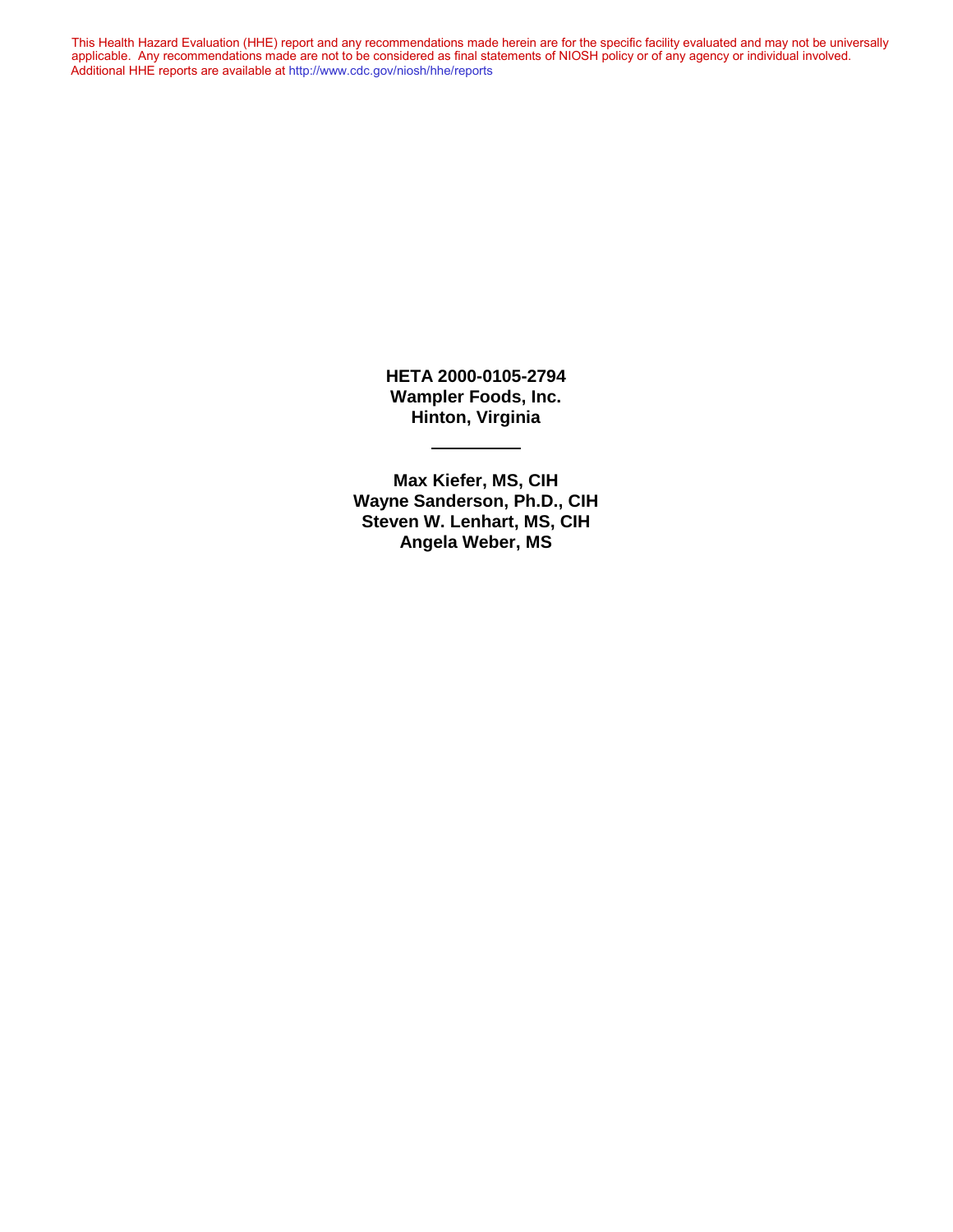# **PREFACE**

The Hazard Evaluations and Technical Assistance Branch (HETAB) of the National Institute for Occupational Safety and Health (NIOSH) conducts field investigations of possible health hazards in the workplace. These investigations are conducted under the authority of Section  $20(a)(6)$  of the Occupational Safety and Health (OSHA) Act of 1970, 29 U.S.C. 669(a)(6) which authorizes the Secretary of Health and Human Services, following a written request from any employer or authorized representative of employees, to determine whether any substance normally found in the place of employment has potentially toxic effects in such concentrations as used or found.

HETAB also provides, upon request, technical and consultative assistance to Federal, State, and local agencies; labor; industry; and other groups or individuals to control occupational health hazards and to prevent related trauma and disease. Mention of company names or products does not constitute endorsement by NIOSH.

## **ACKNOWLEDGMENTS AND AVAILABILITY OF REPORT**

This report was prepared by Max Kiefer, Steve Lenhart, and Angela Weber, of HETAB, Division of Surveillance, Hazard Evaluations and Field Studies (DSHEFS), and Wayne Sanderson, Industry Wide Studies Branch, DSHEFS. We sincerely appreciate preparation and analysis of the chloramine samplers by Drs. Michel Hery and J. M. Gerber with the Institut National de Reserche et de Securite in Vandoeuvre, France. Analytical support for the other compounds evaluated was provided by the NIOSH Division of Applied Research and Technology. Desktop publishing was performed by Nichole Herbert. Preparation for printing was done by Penny Arthur.

Copies of this report have been sent to employee and management representatives at Wampler Foods and the OSHA Region III Office in Philadelphia, Pennsylvania. This report is not copyrighted and may be freely reproduced. Single copies of this report will be available for a period of three years from the date of this report. To expedite your request, include a self-addressed mailing label along with your written request to:

> NIOSH Publications Office 4676 Columbia Parkway Cincinnati, Ohio 45226 800-356-4674

After this time, copies may be purchased from the National Technical Information Service (NTIS) at 5825 Port Royal Road, Springfield, Virginia 22161. Information regarding the NTIS stock number may be obtained from the NIOSH Publications Office at the Cincinnati address.

**For the purpose of informing affected employees, copies of this report shall be posted by the employer in a prominent place accessible to the employees for a period of 30 calendar days.**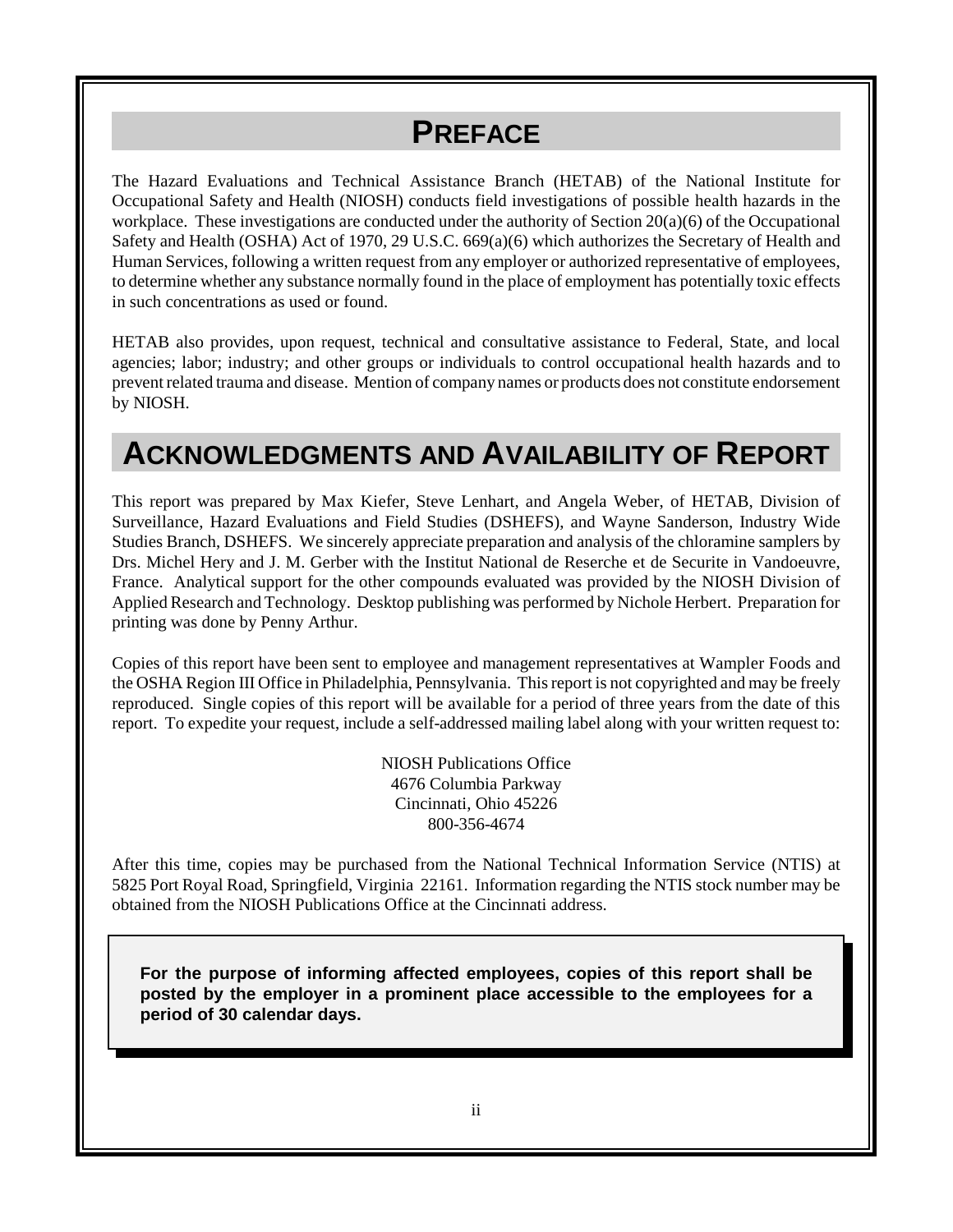# **Highlights of the NIOSH Health Hazard Evaluation**

#### **Evaluation of eye, nose, and throat irritation in the First Processing Department**

In March 2000, NIOSH conducted a health hazard evaluation (HHE) at Wampler Foods, Inc. We measured levels of air contaminants thought to cause irritation. We evaluated the ventilation system and collected information on health complaints.

#### **What NIOSH Did**

- # We collected air samples for chlorine, chloramine, and ammonia.
- # We collected information about the process water.
- # We handed out a questionnaire to evaluate employee health complaints.
- # We evaluated the ventilation system using fog and observing air flow.

#### **What NIOSH Found**

- # Workers get eye, nose, and throat irritation.<br># The ventilation system was not working
- The ventilation system was not working well.
- # Chlorine and ammonia were either not detected or were at very low levels.
- # The sodium hypochlorite system can leak and does not control water chlorine levels very well.
- # Chloramines in the air may be the cause of irritation.

#### **What Wampler Foods, Inc. Managers Can Do**

- # Improve the superchlorination system to ensure consistent chlorine levels.
- # Promptly fix chlorine system leaks.
- # Design and install a better ventilation system.

#### **What the Wampler Foods, Inc. Employees Can Do**

- # Quickly report chlorination system problems.
- # Tell managers when irritation occurs.<br># Follow all safety rules and narticina
- Follow all safety rules and participate in company efforts to evaluate problems.



**What To Do For More Information:** We encourage you to read the full report. If you would like a copy, either ask your health and safety representative to make you a copy or call 1-513/841-4252 and ask for HETA Report # 2000-0105-2794

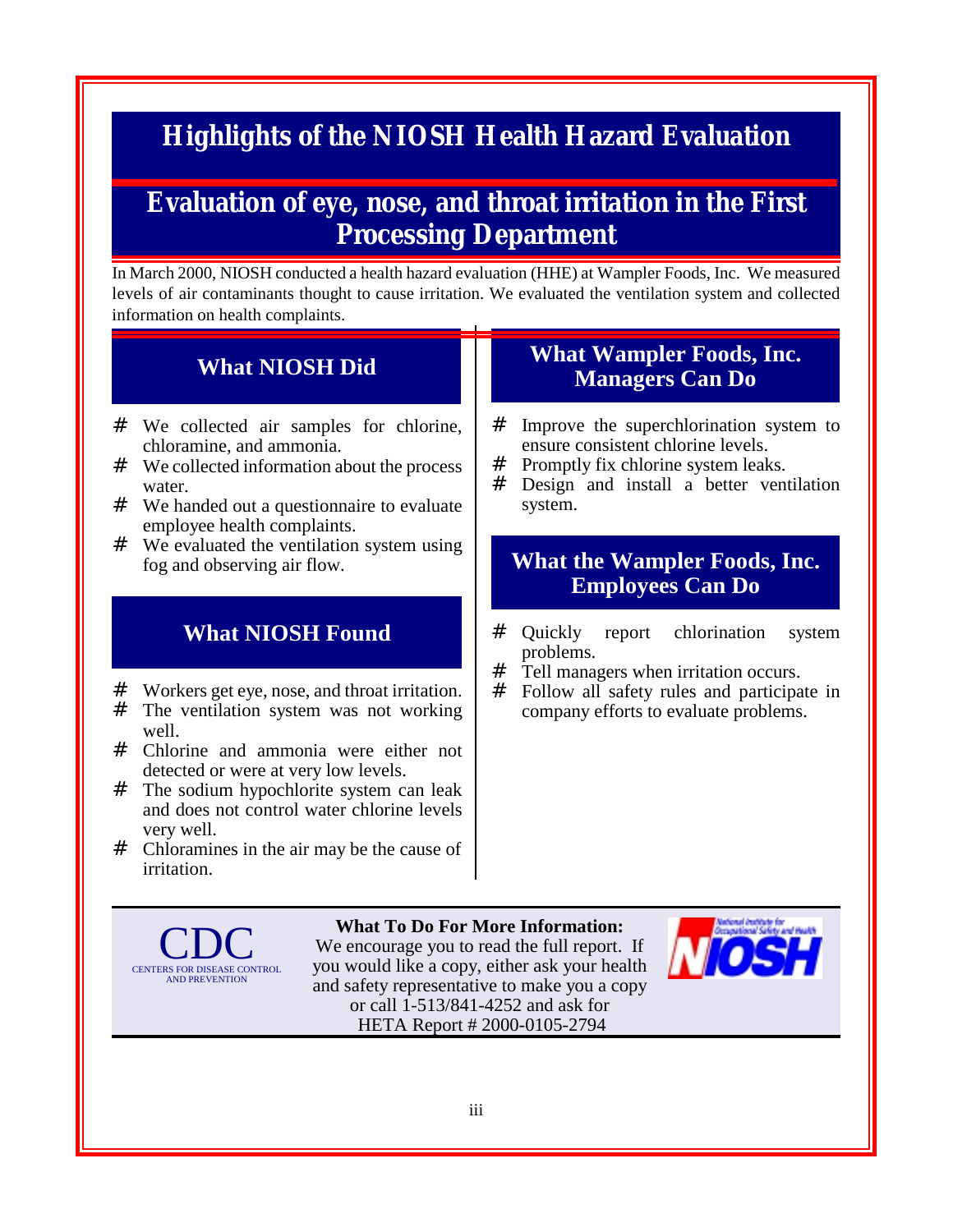#### **Health Hazard Evaluation Report 2000-0105-2794 Wampler Foods, Inc. Hinton, Virginia June 2000**

**Max Kiefer, MS, CIH Wayne Sanderson, Ph.D., CIH Steven W. Lenhart, MS, CIH Angela Weber, MS**

### **SUMMARY**

On January 6, 2000, The National Institute for Occupational Safety and Health (NIOSH) received a management request for a health hazard evaluation (HHE) at the Wampler Foods, Inc. turkey processing plant in Hinton, Virginia. The request indicated that employees in the First Processing department (Evisceration, chiller area, Canner Dock, Sizing) were experiencing health problems possibly related to the use of "superchlorinated" water. Reported symptoms were intermittent eye, nose, and throat irritation. Potential exposures included sodium hypochlorite, ammonia, chlorine, and chloramines. NIOSH was asked to evaluate the work environment in the First Processing department, assess potential exposures to workplace contaminants, and make control recommendations.

On March 1-3, 2000, NIOSH researchers conducted a site visit at the turkey processing plant. On March 2 and 3, 2000, area air samples for ammonia and chloramine were collected at six locations in the First Processing department and one control area (Packaging department). Instantaneous air samples for chlorine were collected at various times and locations. Water sampling data (chlorine, pH, temperature) from the product chillers was obtained, and a symptom questionnaire was administered to 65 Wampler employees. Temperature, relative humidity, and carbon dioxide  $(CO<sub>2</sub>)$  measurements were taken in the First Processing department on March 2<sup>nd</sup>. Airflow patterns were visually evaluated in various areas using theatrical fog. Work practices were observed and informal discussions were held with workers, the clinic nurse, and the United States Department of Agriculture (USDA) inspectors. A limited inspection of the chlorination system was conducted.

Instantaneous measurements for chlorine resulted in some discoloration of the colorimetric tube at times when eye irritation was being experienced; however, the discoloration was not the expected orange. This indicates that another chemical was responsible for the color change. The average chloramine levels for work areas near the chiller tanks were approximately 1 milligram per cubic meter (mg/m<sup>3</sup>). Chloramine levels in the USDA and final inspection areas were somewhat lower at 0.6 mg/m<sup>3</sup>. Concentrations were highest early in the morning. Three background samples collected in the packing area were not above the limit of detection. Evaluation criteria for chloramine in air has not been established. Low concentrations of ammonia were detected in all samples collected from the Evisceration area; all samples were well below the NIOSH recommended exposure limit (REL) for ammonia. Ammonia was not detected on a sample collected in the control area.

The general direction of air flow was from the chiller area into the Evisceration area, and stagnant conditions were present in many areas. Under such conditions, air contaminants would not be readily dispersed or removed.  $CO_2$  levels of up to 3000 parts per million (ppm) were measured in the Tray Pack department. The NIOSH REL for  $CO<sub>2</sub>$  is 5000 ppm. While performing ventilation tests near the bulk sodium hypochlorite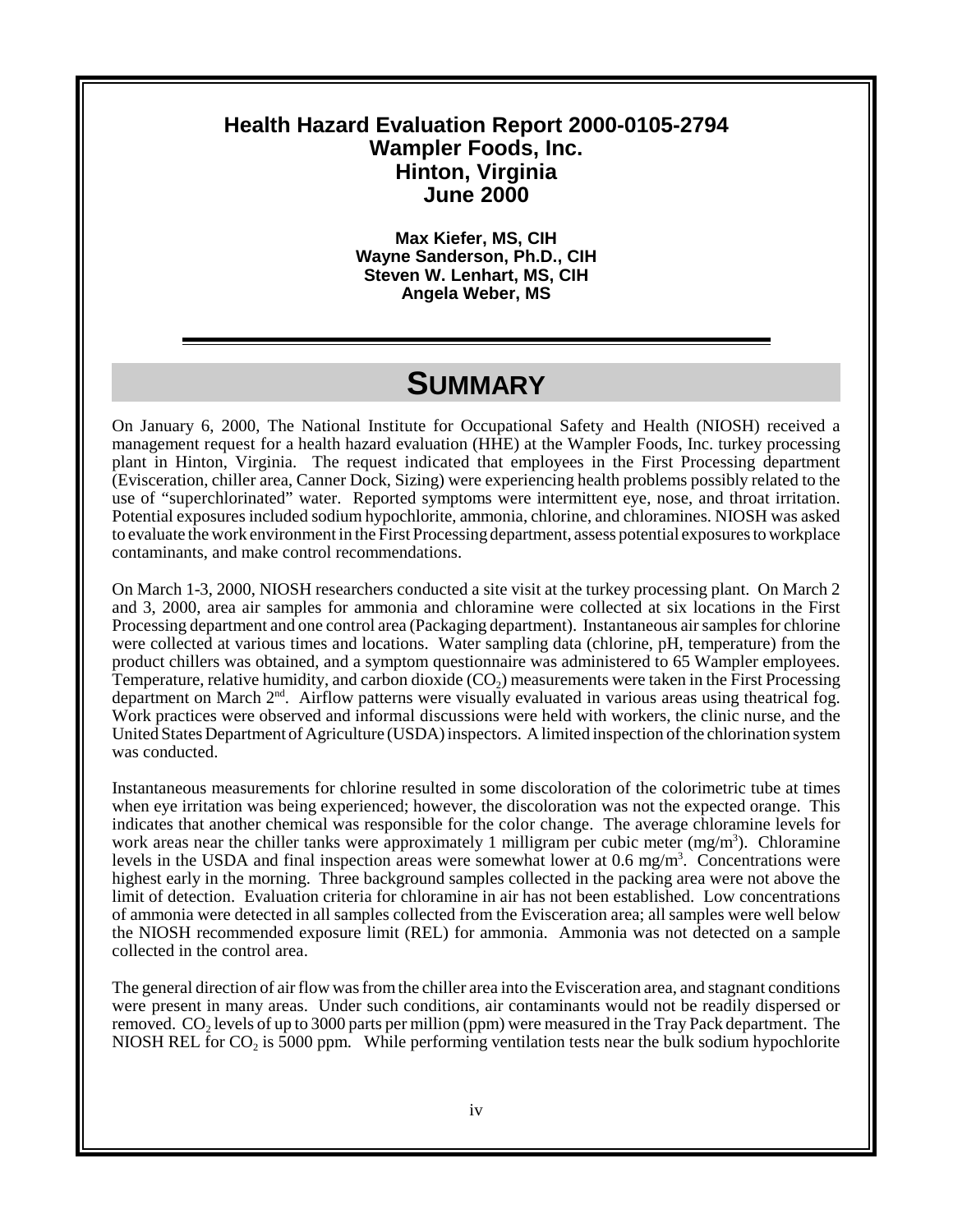tank after the production shift ended, a pinhole leak was found in the tubing between the bulk tank and the metering pumps. The investigators noticed a strong chlorine odor and experienced eye irritation.

Over 40% of the workers in the evisceration, canning, and sizing departments and five of six USDA inspectors were interviewed by NIOSH. Six workers in the Packing department were also interviewed as a comparison group. Processing workers complained of symptoms more frequently than packing workers. Stinging eyes, excessive tearing, and runny, stuffy nose were the most common complaints of processing workers. Irritation symptoms and a chlorine-like odor were most commonly reported by workers in the First Processing department following the 8:30 a.m. break.

Consistent complaints of intermittent eye and upper respiratory irritation of varying severity are occurring in the First Processing department. The complaints appear to be associated with superchlorination of the bird washing and chiller water, are greater for workers located near the chillers, and are most commonly experienced after returning from the 8:30 a.m. break. Air sampling found measurable concentrations of chloramine in the areas where workers experienced symptoms; chloramine was not detected in the packing (non-complaint) area. Air flow direction was from the chillers to the First Processing department and stagnant conditions were present. Recommendations were made to improve the integrity and efficiency of the superchlorination system, and improve ventilation.

Keywords: SIC 2015 (Poultry Slaughtering and Processing). Chloramine, Chlorine, Ammonia, Sodium Hypochlorite, Superchlorination, Eye Irritation, Respiratory Irritation, Ventilation.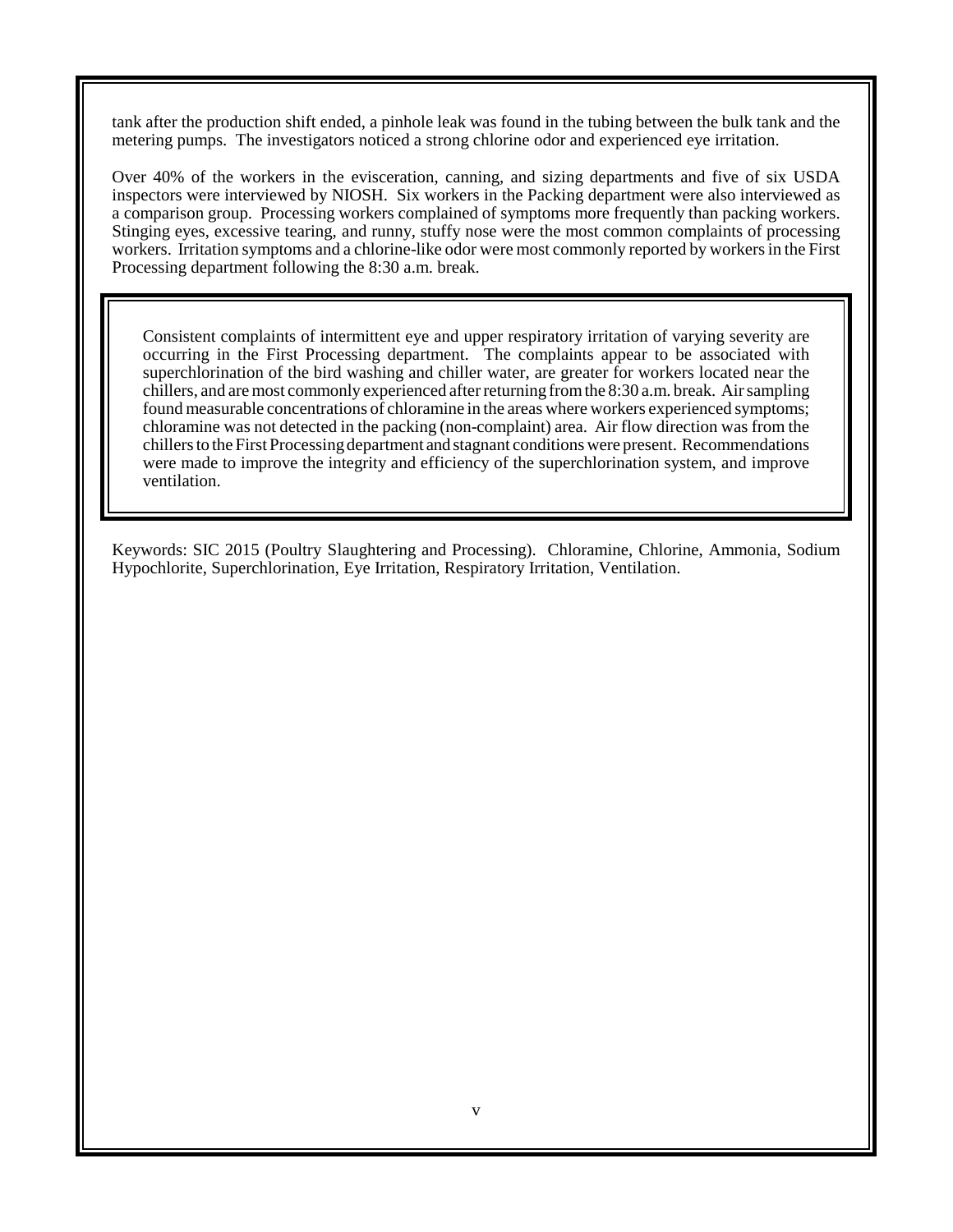# **TABLE OF CONTENTS**

| 12       |
|----------|
| 12       |
| 13       |
| Appendix |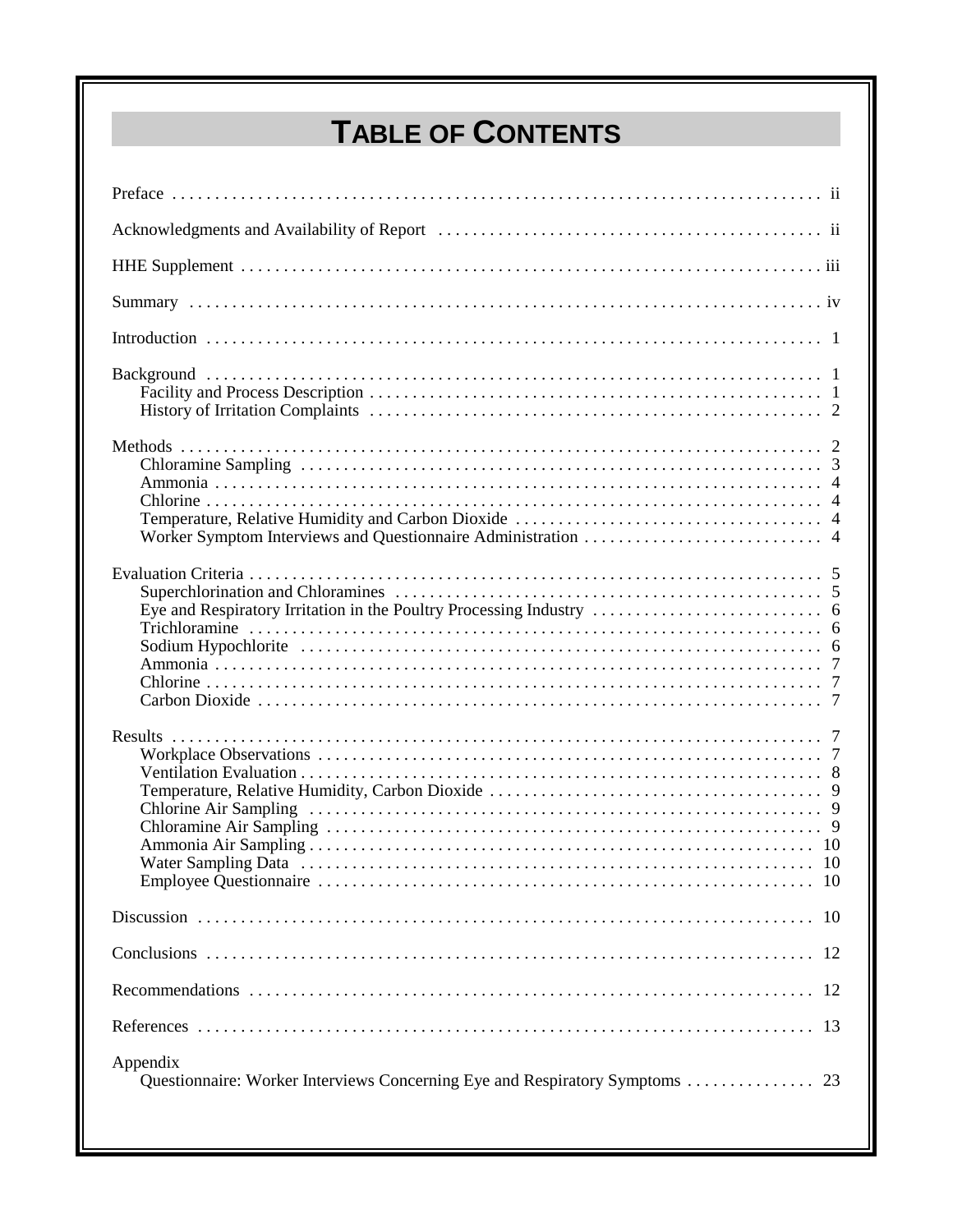# **INTRODUCTION**

Workers and inspectors at poultry processing plants have reported acute eye and upper respiratory tract irritation while at work.<sup>1</sup> The causes of these outbreaks were often not clearly evident, and several explanations have been suggested. However, the outbreaks were usually linked to problems associated with chlorinating the plants' process water. In response to a management request for a health hazard evaluation (HHE), National Institute for Occupational Safety and Health (NIOSH) investigators conducted a site visit on March 1-3, 2000, at Wampler Foods, Inc. in Hinton, Virginia. Management asked NIOSH to evaluate airborne contaminants, the facility ventilation system, and reported worker complaints of eye, nose, and throat irritation in the First Processing department.

During the site visit, NIOSH researchers obtained background information about the reported symptoms and previous evaluations. Area air sampling for ammonia, chloramines, and chlorine was conducted. Visible fog was released to evaluate airflow patterns in the First Processing department. Facility water sampling data from this department were obtained. Questionnaires were administered to 65 workers in the First Processing department and a control area. An interim report describing our initial site visit, preliminary findings, and preliminary recommendations was mailed to management and employee representatives on May 5, 2000.

# **BACKGROUND**

#### **Facility and Process Description**

The Wampler Foods facility in Hinton, Virginia is a turkey processing plant employing approximately 700 non-union workers. There is considerable employee turnover, and the plant is usually in a hiring phase. Some staffing is seasonal and dependent on demand for turkeys. There are three main production areas: (1) Receiving, Live Hang, Killing, and

Defeathering; (2) Evisceration and Inspection (First Processing department); and (3) Final Processing, Deboning, Packaging, and Shipping. Approximately 130 employees work in the First Processing department (Evisceration, Tuck, Canner Area, Sizing), and six United States Department of Agriculture (USDA) inspectors are assigned to this area. A work shift starts at 6:00 a.m. and generally ends at 3:00 p.m.; the quitting time varies depending on the production quota for that day. The facility, located on 37 acres, was constructed in 1948, encompasses 133,000 sqaure feet ( $ft^2$ ), and has been expanded several times. There have been no facility modifications or process changes in recent years. Production varies based on demand and season; 20,000 to 35,000 turkeys are processed per day (this number increases to 40,000 to 45,000 turkeys per day during Thanksgiving and Christmas). Approximately 33,000 turkeys per day were processed during the NIOSH evaluation. Line speed varies depending on production needs, and there are upper limits monitored by the USDA inspectors. Approximately 250,000 gallons of water per day are used in the First Processing department. Water is obtained from a combination of on-site well and city (Harrisonburg) sources. Incoming water is chlorinated to approximately 1 part per million (ppm), but it is not chloraminated.

Turkeys are obtained from local producers (there are approximately 300 farms in Virginia supplying Wampler's processing plants). Most of the turkeys processed at the Hinton plant are toms weighing between 19-35 lbs. Toms are primarily selected to ensure consistent weights on the processing line and meat quality (hens are mostly sold as whole birds). Approximately 80% of the turkeys processed at the Hinton facility are deboned; the rest are sold as whole turkeys.

Turkeys to be processed are brought at 5:40 a.m. to the Live Hang area in crates loaded on a semitruck trailer. Sixteen employees work in the Live Hang department, which is adjacent the Water Treatment plant. The turkeys are unloaded by hand and hung by their feet on a shackle conveyor. The turkeys are electrically stunned and killed by a mechanical throat slitter. An employee in this area will manually slit throats if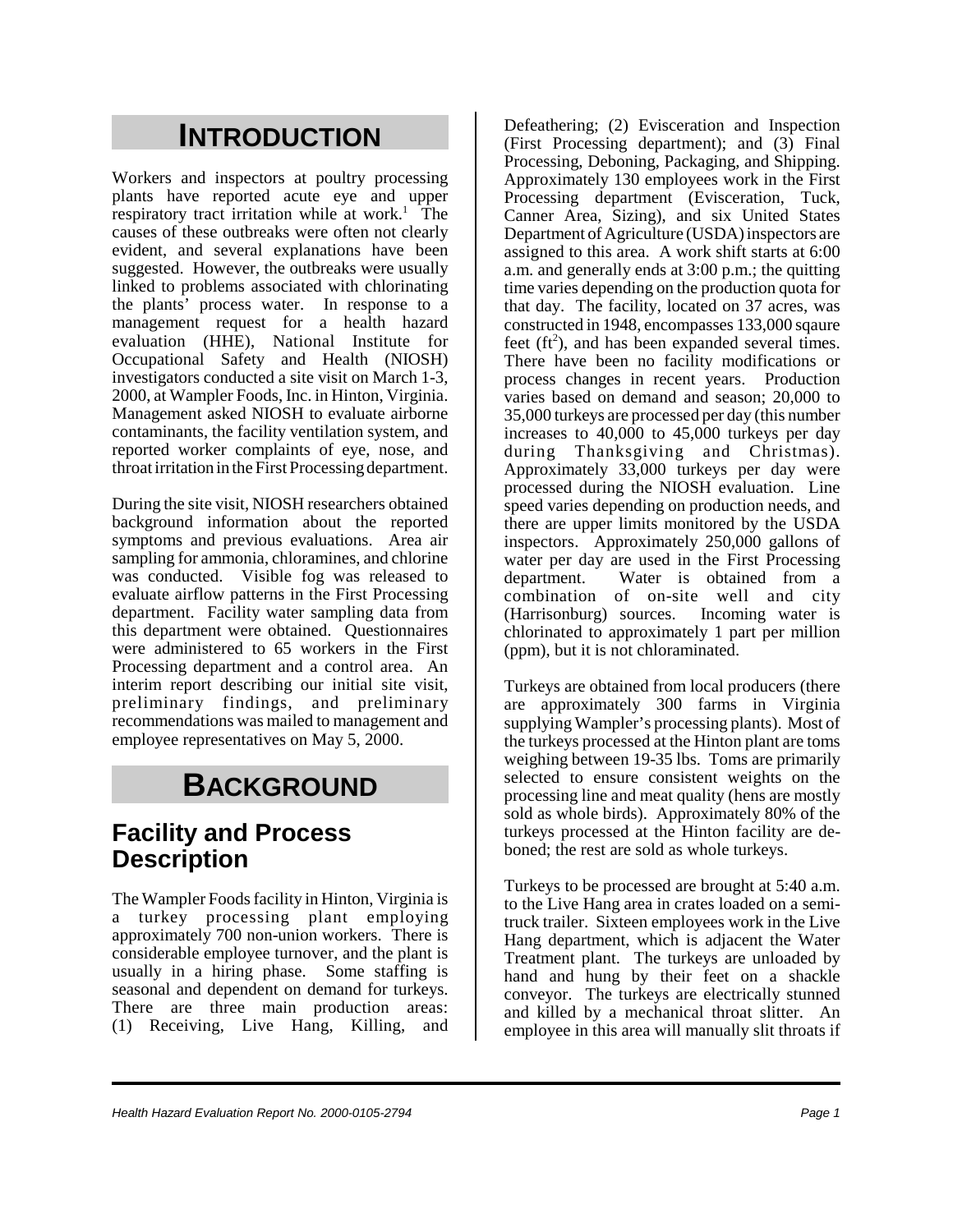the machine fails. The turkeys then pass through a "bleed-out" room into a hot-water scald tank (caustics are added in the scald tank to bring the pH to 8-8.5). Following the scald tank, the turkeys are mechanically defeathered (Picking room). The turkeys then exit the Picking room into the Pinning room, where 3 - 5 employees (pinners) manually remove the few feathers that may be left. Following the Pinning room, the turkeys enter the First Processing department, where their feet are severed, and the turkeys drop onto a metal tray.

In the First Processing department, turkeys are manually shackled for two evisceration lines. Evisceration is a manpower-intensive task with very little automation; most employees in the First Processing department work in this area. Employees stand at their work station, and there is considerable water in the area. There are numerous job descriptions in the First Processing department, most of which are descriptive of the specific task performed. Jobs include oil gland trim, splitting necks, vent cutter, drawer, inspector helper, liver and crow puller, bird suck, bird washing, additional processing, salvage, and final inspection. There are generally 2-3 workers per processing line for each task. USDA inspection also occurs in the Evisceration area; inspectors are stationed on the line and inspect entrails for visible problems that may require condemning a turkey. There are several ancillary stations in Evisceration, including bird washing, additional processing, salvage, feather removal, and final inspection.

After passing through a superchlorinated water spray, the turkeys are conveyed to a mezzanine area above the pre-chiller (Tucking department). Approximately ten employees work on this platform, trimming necks and "tucking" the legs of the birds close to their bodies using plastic holders.

From Tucking, the turkeys are dropped into a large pre-chiller tank of superchlorinated water at approximately 45°F. The complete chilling process takes approximately one hour and involves 3 tanks (pre-chiller, chiller #1, chiller #2). In the Canner area, adjacent chiller #2, turkeys are packed in ice, or further processed.

After the turkeys are chilled, they are categorized by size and manually re-hung on shackles in the Sizing area, then conveyed to the Packaging or other (e.g., deboning) final processing steps. The Packaging and final processing area is separated from the First Processing area and no superchlorinated water is used in this area.

#### **History of Irritation Complaints**

Worker complaints of irritation in the First Processing department began in 1996 and were thought to be related to a process change involving superchlorination of the chillers. Complaints included eye, nose, and throat irritation of varying severity, with reddening of the eyes. Most of the reported symptoms appeared to resolve after time away from work. A chlorine-like odor was usually associated with the irritation. The odor and irritation were intermittent, and efforts to associate the problem with specific production activities or conditions had been unsuccessful. According to Wampler representatives and clinic records, approximately 6-8 independent episodes of a transient odor and irritation in the First Processing department were being reported each month. Treatment of affected individuals typically involved flushing of eyes and administering eye drops.

## **METHODS**

Upon receipt of the HHE request, additional information was obtained regarding the reported health problems, suspect environmental contaminants, and company efforts to evaluate and resolve these concerns. Literature reviews were conducted and data from previous investigations in the poultry industry concerning similar issues were gathered. Background information was obtained regarding the facility and the First Processing department (i.e., water treatment and monitoring, ventilation system).

### **Chloramine Sampling**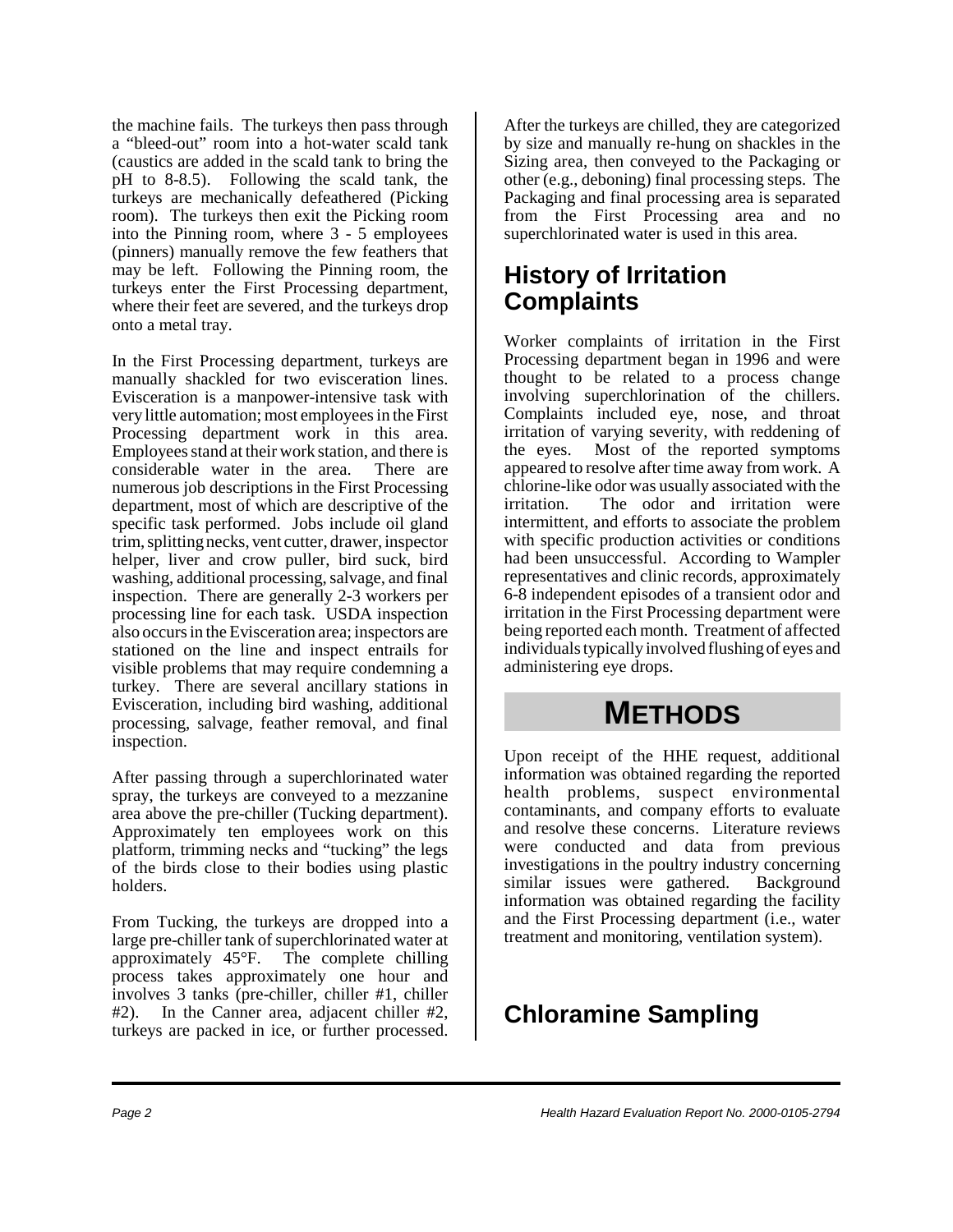Chloramines have been believed to be a likely cause of irritative symptoms in poultry processing plants. However, no method was available to sample their presence and concentration until recently when a sampling and analytical method was developed by researchers at the Institut National de Recherche et de Securite (INRS) in France.<sup>2</sup> Their sampling method for chloramines in air is based on two successive chemical reactions: (1) at high pH (alkaline conditions), chloramines are decomposed into ammonia and hypochlorite; (2) the hypochlorite ion is reduced to chloride by trivalent arsenic.<sup>2</sup>

Samplers were constructed from 37-millimeter (mm) polystyrene cassettes containing Teflon prefilters (Millipore AA WP03700), cellulose backup pads (Millipore AP 1003700), and two quartz fiber filters in series soaked in sodium carbonate (NaCO<sub>3</sub>) and diarsenic trioxide  $(As<sub>2</sub>O<sub>3</sub>)<sup>2</sup>$ . The Teflon pre-filters removed any chlorides contained in airborne water droplets and prevented them from being included in the analysis of trichloramine. The quartz fiber filters were pre-rinsed with twice-distilled water to eliminate any chlorides they may have contained. They were then soaked with 500 microliter  $(\mu L)$ of a solution of 40 grams per liter of sodium carbonate, 4 grams per liter of diarsensic trioxide, and 40 milliliters (mL) per liter of glycerol in twice-distilled water. After drying, the filters were placed in the polystyrene cassettes. As chloramines (mono-,

di-, and trichloramine) in sampled air passed through the quartz fiber filters they were theoretically decomposed by the high pH of the filter media to ammonia and hypochlorite and the hypochlorite was reduced to chloride by the trivalent arsenic. The Teflon filter was discarded after sampling

Area air samples (no personal breathing zone [PBZ] samples were obtained) were collected with the filter cassettes in a closed-face configuration (4.1 mm diameter cassette inlet). The air samples for chloramine were collected using calibrated SKC Hi-Flow sampling pumps at a flow rate of one liter per minute (l/m). The sampling pumps were pre- and post-calibrated using a primary standard to verify the flow rate. Because this was

a new monitoring method and information on possible concentrations was not available, multiple samples were collected at each location, and sampling durations were varied (2-hour, 4 hour, full-shift) to maximize the likelihood of collecting any chloramines that may have been present. Samples were collected at the following six locations in the First Processing department: Final Inspection, USDA Inspection, Pre-chiller Corner (Opening J-Cut), Tuck (Mezzanine), Canner Area, and Sizing. At each location, samplers were placed approximately six feet above the floor. Samples were also collected at a "control" location in the Final Packaging department. There had been no reports of irritation in Final Packaging, and neither chloramine nor chlorine compounds were expected there.

After collection, the samples and field blanks were shipped to the INRS laboratory. The carbonate-arsenic impregnated filters were desorbed in 10 mL of twice-distilled water. The resulting solution was passed through a cation exchange resin to eliminate carbonate, which interferes with the analysis of chloride. The cation exchange resin was prepared by successively placing a polyethylene frit disk (Bond-Elut 20 micometers  $[\mu m]$  porosity), resin in the H<sup>+</sup> form (Bio-Rad 50W-X12, 100-200 mesh), which was previously put into suspension by stirring twice-distilled water to a depth of about 15 mm, and a second disk in a cylinder cartridge (Bond-Elut 4 mL volume and 9 mm diameter cartridge).

After the desorption solution was passed through the cartridge, the chlorides were analyzed by ion chromatography (Spectra Physics SP8810 HPLC pump; Alltech 15 cemtimeter [cm] Universal Anion column; Waters 430 conductivity detector). The mobile phase used in chromatographic analysis was a  $3 \times 10^{-3}$  M phthalic acid solution, the pH of which was adjusted to 4.2 by adding lithium hydroxide; the flow rate is 1 mL per minute. The limit of detection for this sampling and analytical method was 0.005 milligram (mg) per sample.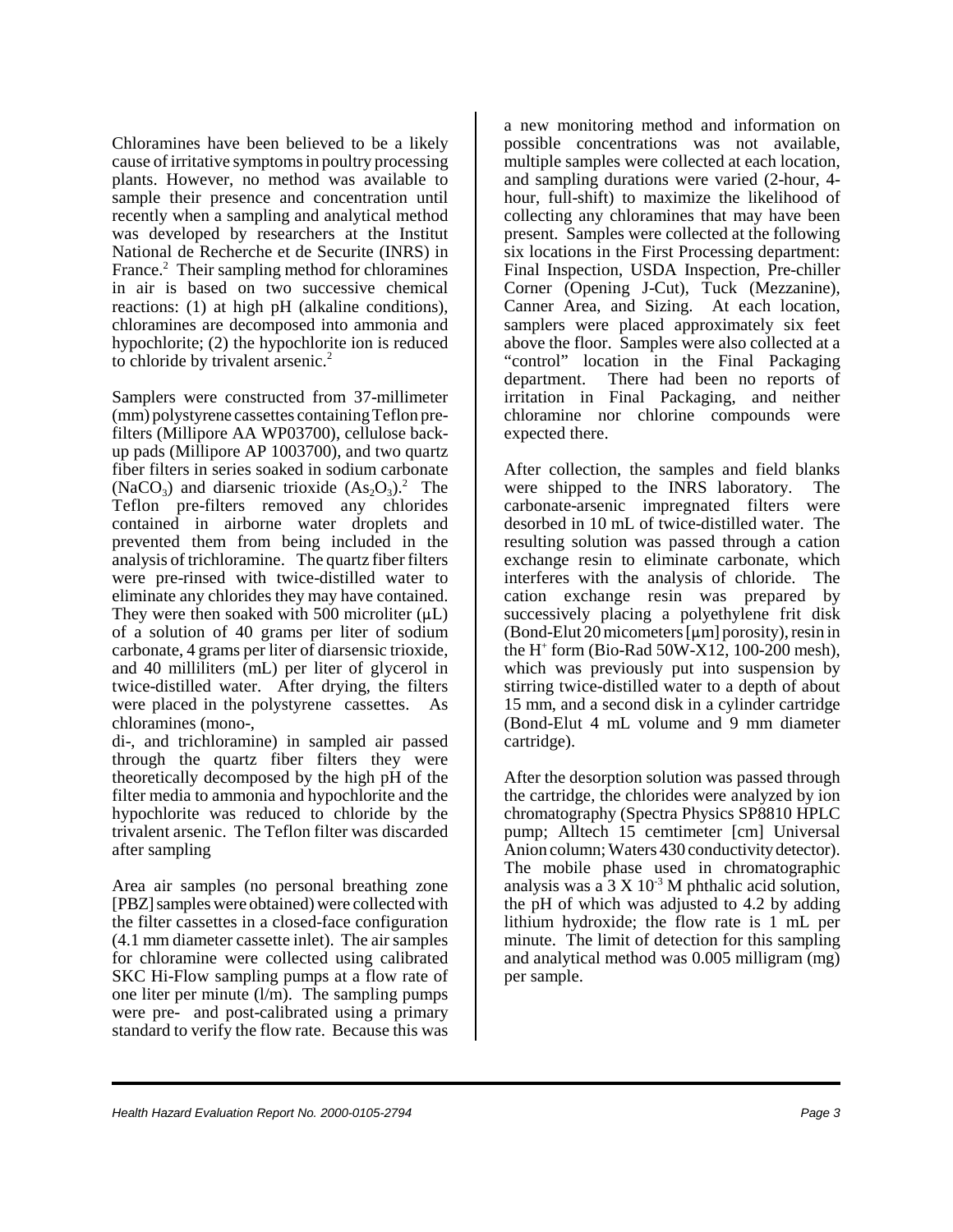### **Ammonia**

Because the Wampler processing plant uses ammonia as a refrigerant, area air samples were collected in the First Processing department to determine if this could be a potential cause of the irritation experienced by workers. Exposures to ammonia could directly cause eye, nose, and throat irritation, or indirectly if ammonia were absorbed into water (e.g., refrigerant leak into chiller water), where a subsequent reaction with chlorine could form irritating byproducts such as chloramines.

Seven full-shift area air samples for ammonia were collected with low-flow air sampling pumps (SKC Pocket Pump™) at a nominal flow rate of 0.1 l/m. The samples were collected at the same locations as the chloramine samples. The SKC pumps are constant-flow sampling devices and were pre- and post-calibrated using a primary standard (BIOS® Dry-Cal Lite) to verify flow rate. Tygon® tubing was used to connect the sampling media to the pump.

Sampling and analysis was conducted according to NIOSH method  $6015$ <sup>3</sup> Treated silica gel sorbent tubes (SKC 226-10-06) were used to collect the samples. After collection, the samples, field blanks, and ten media blanks were shipped to the NIOSH contract laboratory (Data Chem, Salt Lake City, Utah) for analysis by automated visible spectrophotometry.

### **Chlorine**

Sampling for chlorine was conducted using directreading colorimetric indicator tubes (Dräger 0.2/a CH 24301) and a bellows pump. With this sampling technique, a known volume of air is drawn through a tube and the media inside the indicator tube changes color in proportion to the concentration of a contaminant. According to the manufacturer, the relative standard deviation for this particular sampling method is  $10\%$  to  $15\%$ .<sup>4</sup>

#### **Temperature, Relative Humidity and Carbon Dioxide**

Instantaneous dry bulb temperature, % relative humidity (RH), and Carbon Dioxide  $(CO<sub>2</sub>)$  levels were determined on March 2, 2000, at the same locations as the chloramine and ammonia area air samples. Outdoor readings were obtained for comparison purposes. Instrumentation consisted of a TSI, Inc. model 8550 Q-Trak™ IAQ monitor with a digital readout. This unit is battery operated and has  $CO<sub>2</sub>$ , humidity, and temperature sensors on an extendable probe. The temperature range of the meter is  $14^{\circ}$ F to  $140^{\circ}$ F and the humidity range is 20% to 95%. The principle of detection for  $CO<sub>2</sub>$  is non-dispersive infrared absorption. The instrument was zeroed (zero  $CO<sub>2</sub>$ ) gas source) and calibrated before use with a known  $CO<sub>2</sub>$  source (span gas).

#### **Worker Symptom Interviews and Questionnaire Administration**

NIOSH investigators selected workers to be interviewed about their experiences of eye and respiratory symptoms while working at Wampler Foods. Workers were interviewed when it was convenient to speak with them and while they worked on the process line. The questionnaire used to collect symptom information is provided in the Appendix. This questionnaire was administered in Spanish to Spanish-speaking workers. Company management provided a list of all production workers in departments in which air sampling was conducted and as many employees in each work group were interviewed as time allowed. Interviewees included USDA inspectors and workers from the Processing, Canning, and Sizing departments. Workers from the Packing department were interviewed as a comparison group, because workers in this department were not exposed to superchlorinated water.

# **EVALUATION CRITERIA**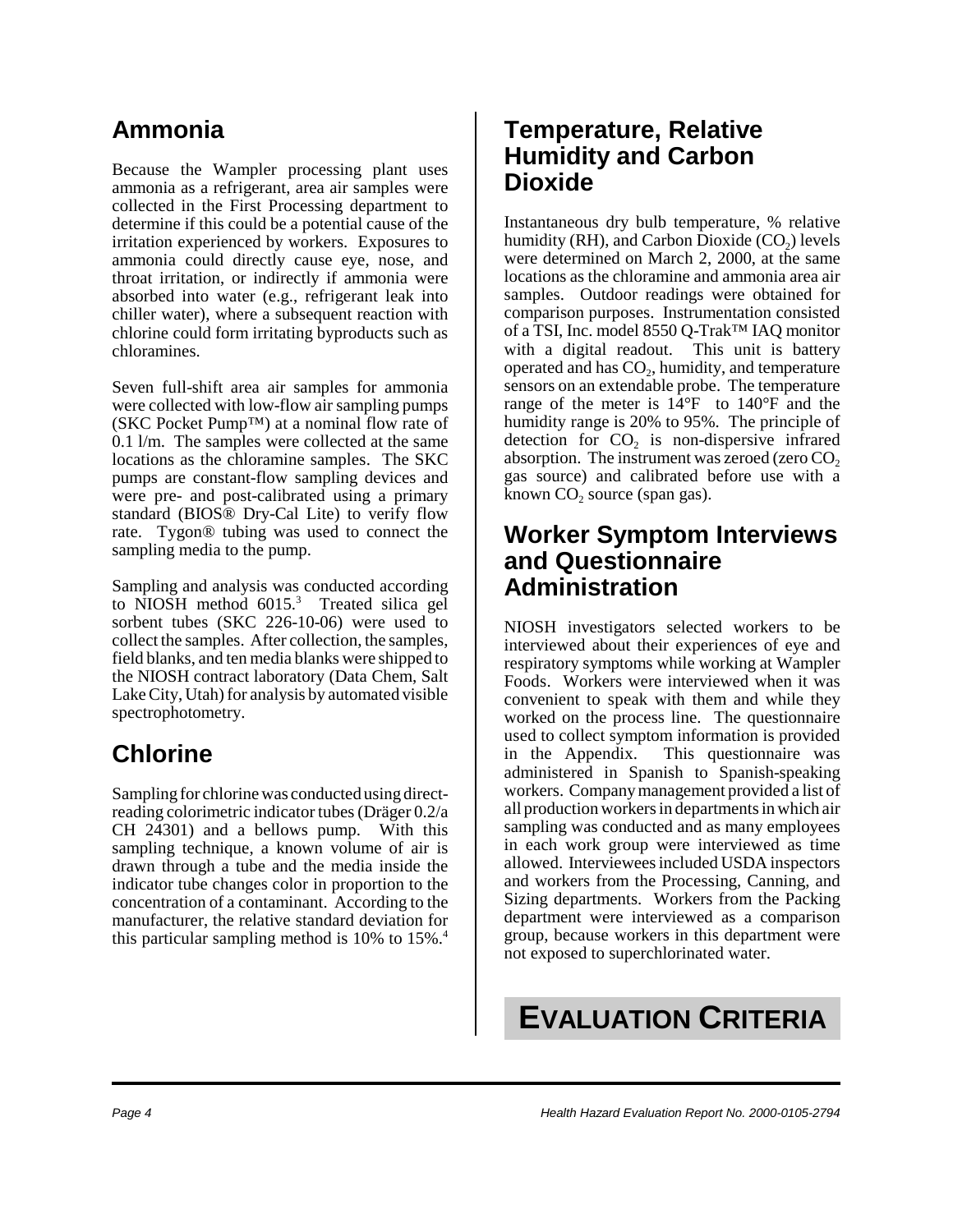As a guide to the evaluation of the hazards posed by workplace exposures, NIOSH field staff employ environmental evaluation criteria for the assessment of a number of chemical and physical agents. These criteria are intended to suggest levels of exposure to which most workers may be exposed up to 10 hours per day, 40 hours per week for a working lifetime without experiencing adverse health effects. It is, however, important to note that not all workers will be protected from adverse health effects even though their exposures are maintained below these levels. A small percentage may experience adverse health effects because of individual susceptibility, a pre-existing medical condition, and/or a hypersensitivity (allergy). In addition, some hazardous substances may act in combination with other workplace exposures, the general environment, or with medications or personal habits of the worker to produce health effects even if the occupational exposures are controlled at the level set by the criterion. These combined effects are often not considered in the evaluation criteria. Also, some substances are absorbed by direct contact with the skin and mucous membranes, and thus potentially increases the overall exposure. Finally, evaluation criteria may change over the years as new information on the toxic effects of an agent become available.

The primary sources of environmental evaluation criteria for the workplace are: (1) NIOSH Recommended Exposure Limits  $(RELs)$ ,<sup>5</sup> (2) the American Conference of Governmental Industrial Hygienists' (ACGIH®) Threshold Limit Values  $(TLVs@)$ , and (3) the U.S. Department of Labor, Occupational Safety and Health Administration (OSHA) Permissible Exposure Limits (PELs).7 Employers are encouraged to follow the OSHA limits, the NIOSH RELs, the ACGIH TLVs, or whichever are the more protective criterion.

OSHA requires an employer to furnish employees a place of employment that is free from recognized hazards that are causing or are likely to cause death or serious physical harm [Occupational Safety and Health Act of 1970, Public Law 95-596, sec.  $5.(a)(1)$ ]. Thus, employers should understand that not all hazardous chemicals have specific OSHA

exposure limits such as PELs and short-term exposure limits (STELs). An employer is still required by OSHA to protect their employees from hazards, even in the absence of a specific OSHA PEL.

A time-weighted average (TWA) exposure refers to the average airborne concentration of a substance during a normal 8- to 10-hour workday. Some substances have recommended STEL or ceiling values which are intended to supplement the TWA where there are recognized toxic effects from higher exposures over the short-term.

#### **Superchlorination and Chloramines**

The USDA requires a minimum chlorine residual of 20 ppm in water in certain processing steps (evisceration, re-processing, salvage) to control bacteria.<sup>8</sup> The USDA also requires the water in the chiller tanks to be superchlorinated. At the Wampler facility, superchlorination is accomplished by injecting concentrated (12.5%) sodium hypochlorite into the chiller tanks and water supplying the bird wash stations.

Chloramine, specifically trichloramine  $(NCl<sub>3</sub>)$ , as an undesirable byproduct of water disinfection using chlorine is a recognized eye irritant and odor problem in water, wastewater treatment facilities, and swimming pools.<sup>2,9</sup> Chloramines are formed by the reaction between chlorine disinfectants and nitrogenous compounds such as ammonia, amines, or organic nitrogen-containing material. The species and concentrations of chloramine formation are influenced by the concentration of residual chlorine, ammonia (or other nitrogen sources), pH, and temperature.<sup>1</sup>

Water chlorination (from both gaseous chlorine and sodium hypochlorite) results in the formation of hypochlorous acid (HOCL). Hypochlorous acid must be present to form chloramines. $9,11$  In general, the lower the pH and the greater the chlorine:ammonia ratio the higher the likelihood of producing  $NCl<sub>3</sub>$ .

Chloramination is the addition of both chlorine and ammonia to potable water to reduce the

*Health Hazard Evaluation Report No. 2000-0105-2794 Page 5*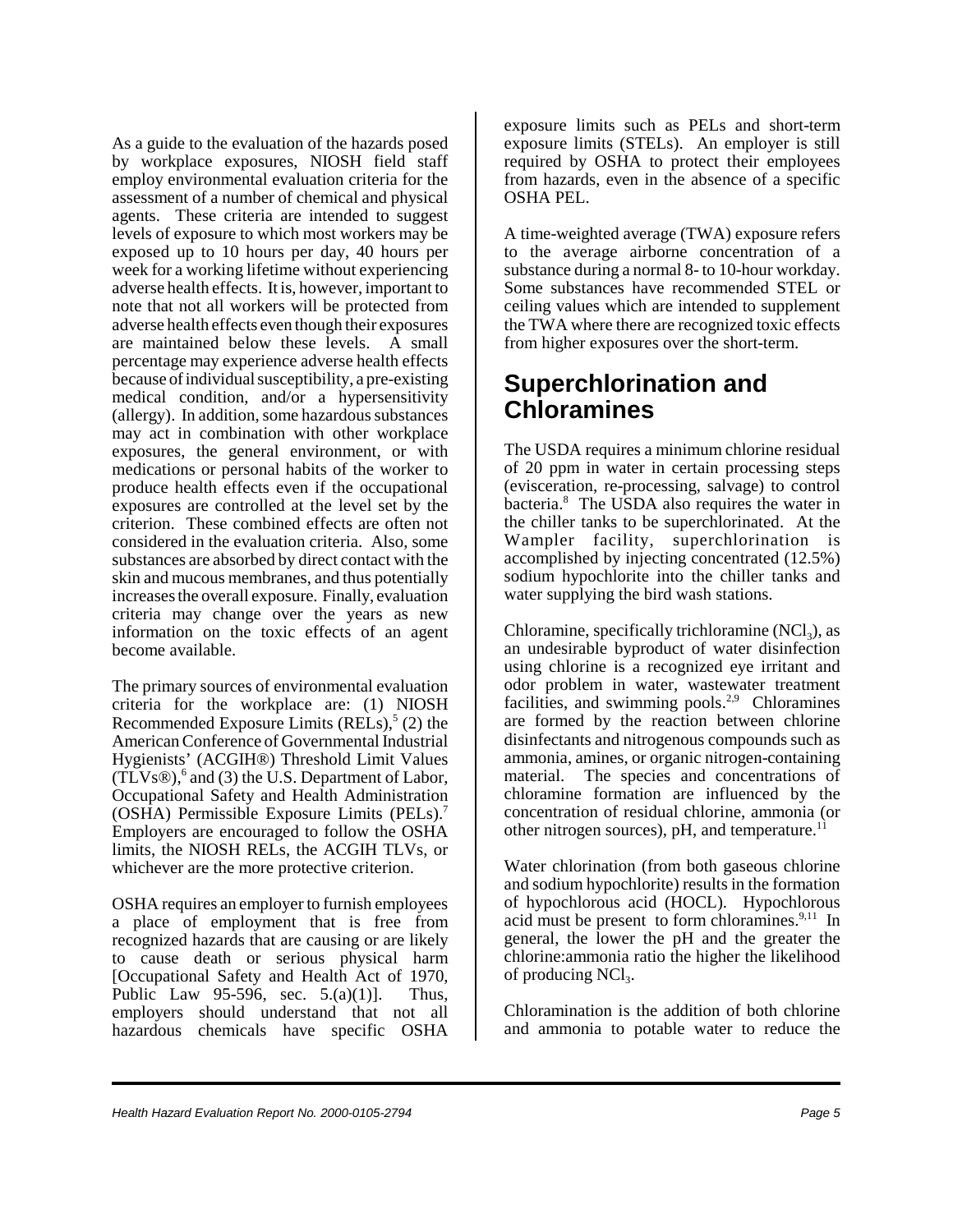incidence of trihalomethane (THM) formation.<sup>10</sup> The ammonia compound is added to water to produce a stable chlorine base that will remain in the water distribution system longer.

#### **Eye and Respiratory Irritation in the Poultry Processing Industry**

There have been numerous reports of eye and upper respiratory tract irritation among poultry processing workers and USDA inspectors during processing steps involving the use of "superchlorinated" water, and this is considered to be an important problem in this industry. $1,11,12,13$ Reported symptoms generally are intermittent in nature, vary in severity, and may be accompanied by reports of a "chlorine-like" odor. The use of sodium hypochlorite or chlorine as the superchlorination source does not appear to influence the reports of irritation.

Investigations to identify the cause of irritation and determine appropriate remedial action have been conducted by the USDA, NIOSH, and others. Efforts to identify obvious contaminants such as chlorine or ammonia in air as the cause of irritation have generally been inconclusive. Chloramines, specifically  $NCI_{3}$ , have been suspected as a primary cause of the reported symptoms. This is because of the welldocumented reactions that can lead to chloramine formation, the association of the irritation with chloraminated water and superchlorination, and data from swimming pool investigations that have identified chloramine as the cause of similar irritant symptoms and odors.

The lack of an acceptable air monitoring technique for chloramines has been a primary obstacle to obtaining conclusive verification of chloramines as a cause of irritation. Air monitoring data are necessary to obtain information on concentrations, exposure, and determining the factors that affect chloramine formation. Additionally, targeting controls is difficult due to the lack of an air monitoring technique to evaluate the efficacy of any implemented modifications. There may be a business reluctance to implement major

modifications for controlling chloramine exposures without sufficient evidence of their presence and that the changes will eliminate the problem.

### **Trichloramine**

 $NCl<sub>3</sub>$  is a brownish-yellow gas, has a pungent chlorine odor (sometimes described as rotting grapefruit or geraniums) and is a strong irritant and lacrimator.<sup>14,11</sup> NCl<sub>3</sub> has low solubility, aerates easily, and decomposes rapidly in sunlight. Eye and respiratory tract irritation appear to be the primary effects of exposure. The irritant characteristics of  $NCI<sub>3</sub>$  seem to be similar to that of chlorine.15 Occupational exposure criteria for  $NCl<sub>3</sub>$  have not been established.

## **Sodium Hypochlorite**

Sodium hypochlorite is a greenish-yellow liquid with a moderate chlorine odor that is commonly used as a general purpose germicidal agent, disinfectant, and bleach.<sup>16</sup> Household bleach is a 5.25% solution of sodium hypochlorite and water. The pH of a 5% aqueous solution of sodium hypochlorite is approximately 10-11; a 15% solution has a pH of  $11.2^{16}$ 

Sodium hypochlorite can generate harmful gases such as chlorine or chloramine if mixed with acids, acidic salts, ammonia, or ammoniacontaining products. Sodium hypochlorite is an oxidizing agent and can produce a number of different reactions, depending on what other chemicals are mixed with it. There have been a number of cases of severe illness from inhalation of toxic vapors in both residential and commercial settings, resulting from intentional or inadvertent mixing of bleach with incompatible cleaning or disinfecting agents.<sup>17,18,19</sup>

Airborne exposure to sodium hypochlorite is likely to be in the form or an aerosol, or mist. NIOSH, OSHA, or ACGIH occupational exposure criteria have not been established for sodium hypochlorite. The American Industrial Hygiene Association has established a Workplace Environmental Exposure Limit (WEEL) guide for sodium hypochlorite of 2 milligrams per cubic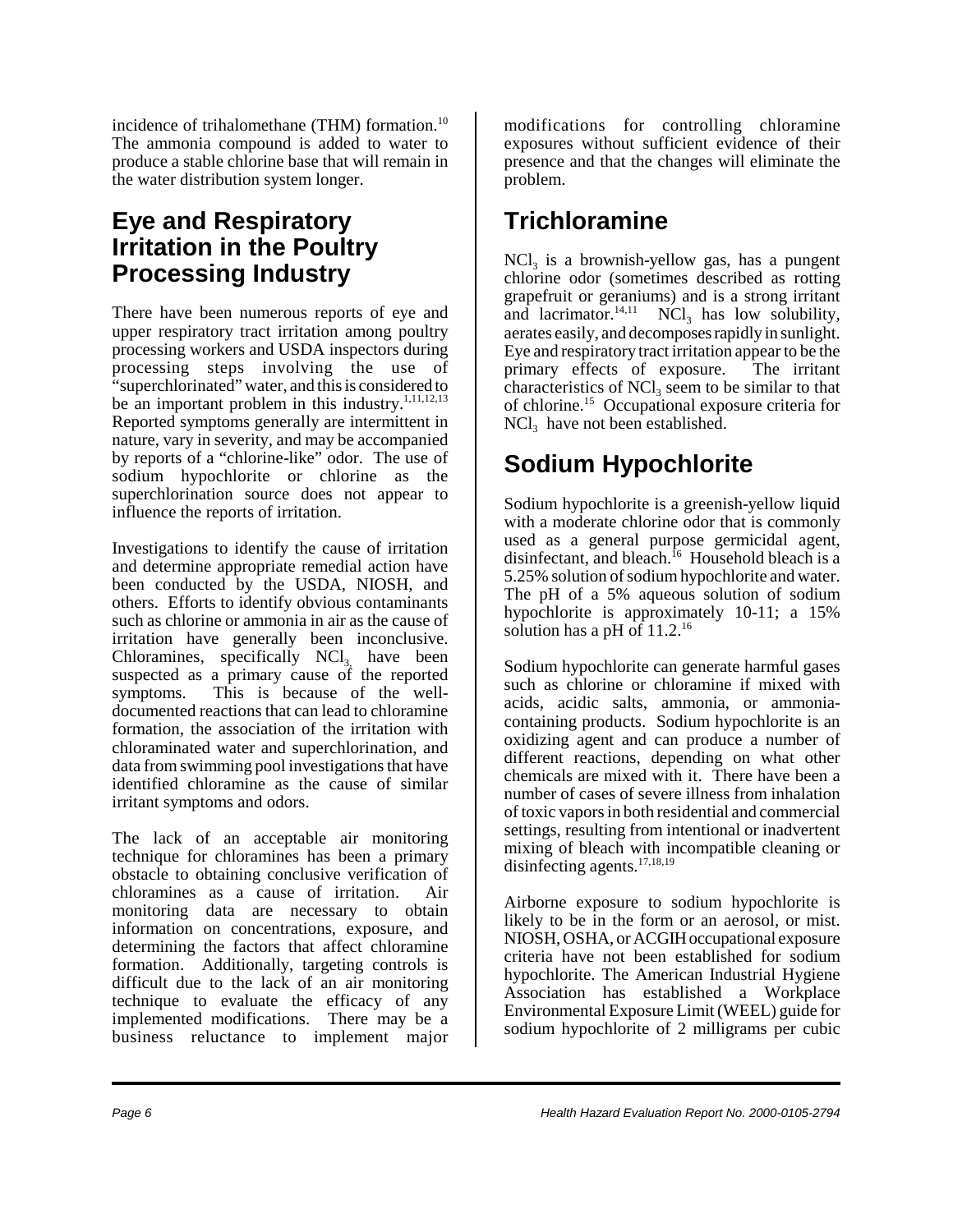meter  $(mg/m<sup>3</sup>)$ , however an air sampling method for sodium hypochlorite was not referenced.<sup>16</sup>

#### **Ammonia**

Ammonia is a severe irritant of the eyes, respiratory tract, and  $\sin^{20}$  It may cause coughing, burning, and tearing of the eyes; runny nose; chest pain; cessation of respiration; and death. Symptoms may be delayed in onset. Exposure of the eyes to high gas concentrations may produce temporary blindness and severe eye damage. Exposure of the skin to high concentrations of the gas may cause burning and blistering. The NIOSH REL for ammonia is 25 ppm for a 10-hour TWA; NIOSH has also established a short-term exposure limit (STEL, 15 minutes) for ammonia of  $35$  ppm.<sup>5</sup> ACGIH has set limits of 25 ppm or as an 8-hour TWA and a STEL of 35 ppm. $6$  The OSHA PEL for ammonia is 50 ppm as an 8-hour TWA.<sup>7</sup>

#### **Chlorine**

Chlorine is a greenish-yellow gas with a characteristic irritating odor. Exposure to chlorine gas can cause severe irritation of the eyes and respiratory tract, resulting in tearing, runny nose, sneezing, coughing, choking, and chest pain.20,21 Breathing difficulty, with a delayed onset, can also occur. Severe exposure can result in edema and can be fatal. Mucous membrane and eye irritation has been reported to occur at concentrations as low as 0.2-2 ppm.<sup>20</sup> The NIOSH REL and ACGIH TLV for chlorine is 0.5 ppm; both NIOSH and ACGIH have established a STEL for chlorine of 1 ppm. $5,6$  The OSHA PEL for chlorine is 1 ppm as a ceiling limit.<sup>7</sup>

## **Carbon Dioxide**

At high concentrations,  $CO<sub>2</sub>$  is a simple asphyxiant, a respiratory stimulant, and both a stimulant and depressant of the central nervous system.<sup>22</sup> Respiratory ventilation is doubled at concentrations of  $\overline{4\%}$  (40,000 ppm) CO<sub>2</sub>. Increases in heart rate and blood pressure have been noted at 7.6% (76,000 ppm).<sup>23</sup>

 $CO<sub>2</sub>$  is a normal constituent of exhaled breath and, if monitored, can be used as a screening technique to evaluate whether adequate quantities of outside air are being introduced into an occupied space.  $CO<sub>2</sub>$  is normally present in the atmosphere at concentrations of  $350$  to  $400$  ppm. Indoor CO<sub>2</sub> concentrations are usually higher than outdoor concentrations. Measurements of  $CO<sub>2</sub>$  are commonly taken during indoor environmental quality evaluations in non-industrial settings (e.g., office building). If there are no sources other than exhaled breath,  $CO<sub>2</sub>$  concentrations are usually under 800 ppm in buildings with an adequate supply of outside air.<sup>24</sup> When indoor  $CO<sub>2</sub>$ concentrations exceed 1000 ppm in areas where the only known source is exhaled breath, inadequate ventilation is suspected. Elevated  $CO<sub>2</sub>$ concentrations suggest that other indoor contaminants may also be increased.

The NIOSH REL for  $CO<sub>2</sub>$  is 5,000 ppm as a 10hour TWA with a STEL of 30,000 ppm.<sup>5</sup> The OSHA PEL and ACGIH TLV for CO<sub>2</sub> is 5,000 ppm as an 8-hour TWA with a 30,000 ppm  $STEL.<sup>7,6</sup>$ 

# **RESULTS**

#### **Workplace Observations**

Consistent complaints of irritation, intermittent in nature and of varying severity, are occurring in the First Processing department near the chillers. These complaints were associated with proximity to the chillers, and occur in the following areas: Evisceration, Tuck, Canner, Sizing. The occurrence of irritation appeared to coincide with returning from the 8:30 a.m. and 11:30 a.m. breaks. Eye irritation and a chlorine-like odor in the First Processing department were experienced by NIOSH investigators following the 8:30 a.m. break on March 2, 2000. During this 30-minute break, most workers leave the building and a cleanup crew washes down the area using regular (not superchlorinated) potable water. Reportedly, the pumps on the sodium hypochlorite delivery system serving the two bird wash stations are manually turned off at this time. Failure to shut down this system when the bird wash stations are not in use could result in a buildup of sodium hypochlorite.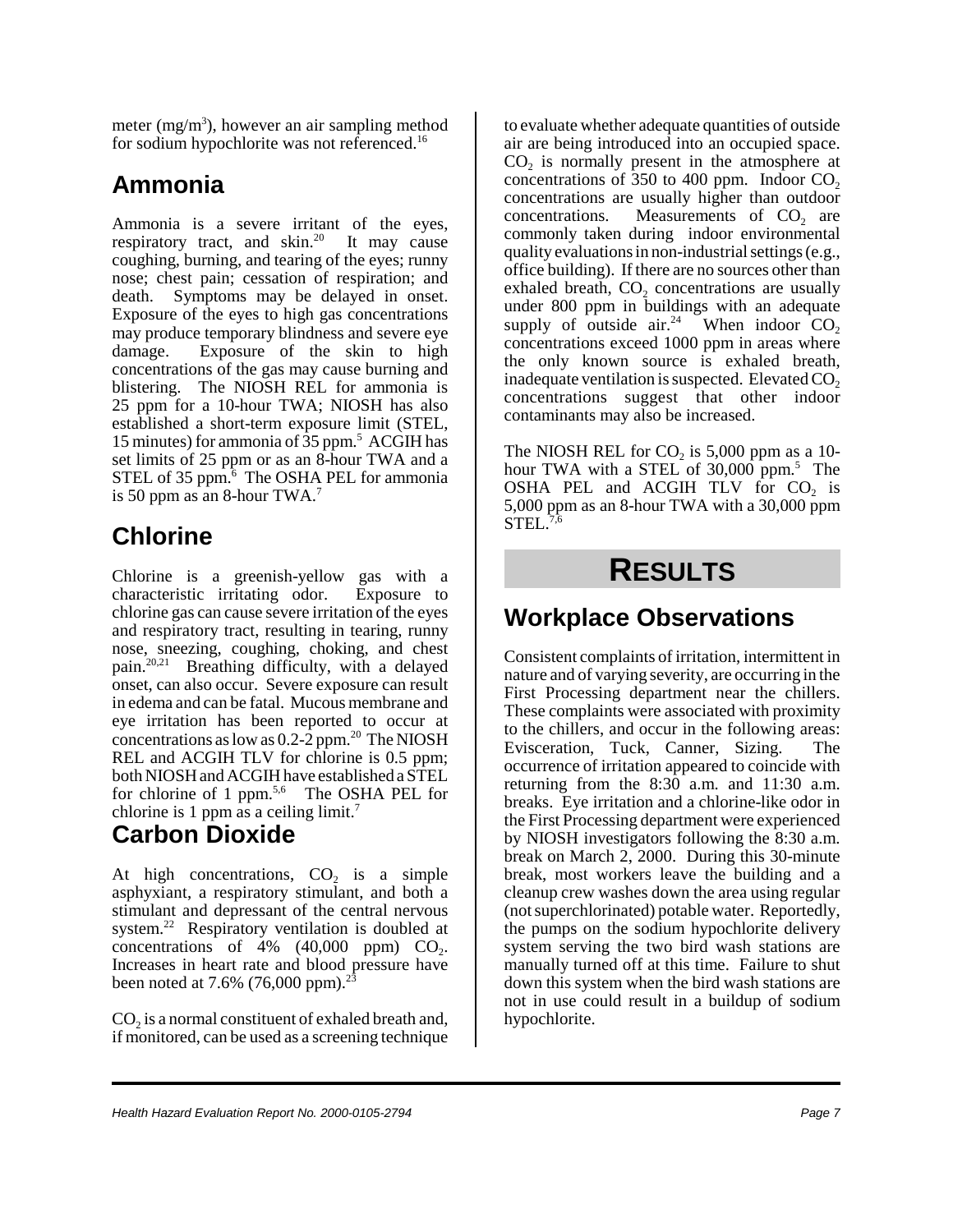A 12.5% sodium hypochlorite solution, delivered from a 300-gallon bulk tank, is used to chlorinate water for the chillers and wash stations. Gaseous chlorine was used until 1996. This bulk tank is located inside the First Processing area adjacent to the pre-chiller, and the facility uses 2-3 tanks per week. The sodium hypochlorite is delivered to the chillers and the bird wash stations via plastic tubing and metering pumps. The pumping system and controls are wall-mounted next to the bulk tank. A limited inspection of the system found that the delivery lines were not labeled and there were no readily available or identified shutoff valves. Flow control devices designed to shut down the system in the event of a leak had not been installed.

While performing ventilation tests near the bulk sodium hypochlorite tank after the production shift ended, a pinhole leak was found in the tubing between the bulk tank and the metering pumps. The investigators noticed a strong chlorine odor and experienced eye irritation while standing near the bulk tank.

Maintaining a consistent chlorine residual in the chillers and at the bird wash stations is difficult with the current configuration and operation of the chlorination system. Sodium hypochlorite is metered into the water system at a fixed rate, regardless of water usage, and adjustments are made to the delivery system based on the results of water tests. However, water use fluctuates considerably, and this delayed feedback system for adjusting sodium hypochlorite delivery is incapable of ensuring timely adjustments. Wampler representatives indicated that they target a range of 20-35 ppm residual chlorine. Wampler has been collecting and analyzing water samples from the chillers hourly to monitor chlorine residual and on the bird wash and reprocessing stations at least twice daily.

Twenty-three employees work on the cleanup shift, and sanitation activities occur on both the  $2<sup>nd</sup>$  and  $3<sup>rd</sup>$  shifts. According to Wampler According to Wampler representatives, there have been no recent changes in sanitation chemicals, except that a weekly rotation of sanitizers was recently implemented to combat microbial resistance. An alkaline-based cleaner with a defoamer is commonly used to soak

equipment. Sodium hypochlorite, a peracetic acid and hydrogen peroxide solution, and a quarternary ammonium cleaner (for cleaning the conveyor belts only) are used for sanitation. According to Wampler representatives, sanitation workers had not reported irritation complaints.

### **Ventilation Evaluation**

The First Processing department is ventilated by seven roof-mounted exhaust fans. Two exhaust fans are located over the Tuck mezzanine, three are over the Evisceration line, and two are over the chillers. There are no exhaust fans in the Sizing department. The plant operates under negative pressure conditions. Two factors adversely affect the effectiveness of the exhaust fans. First, drip pans to collect condensate water were positioned directly under the inlet of each fan. Second, rain caps covered each fan's outlet. With the exception of evaporative cooler units used only during the summer (they were not in operation during the NIOSH site visit), supply air to this area is not conditioned. Exhaust fans are not operated in the winter as there is no supply source of heated air. Comfort fans are located throughout the First Processing department, and some were used during the NIOSH site visit.

On March 2-3, a Roscoe® Fog Machine (model number 1500) was used to evaluate ventilation airflow patterns in the Evisceration, Sizing, Canner area, and various locations around the chillers. Although turkeys were not being processed during these evaluations, the production lines and ventilation systems were operational. After release, the visible fog was observed to determine airflow direction, migration duration, and dispersal. The ventilation tests were videotaped for further analysis.

The visual analysis showed that the general direction of airflow was from the chiller area into the evisceration area. Wampler representatives indicated that this may have been by design for comfort reasons to allow cooler air above the chillers to offset hotter temperatures on the Evisceration line. Stagnant conditions (very little observable air currents) were present in many areas. Under such conditions, any air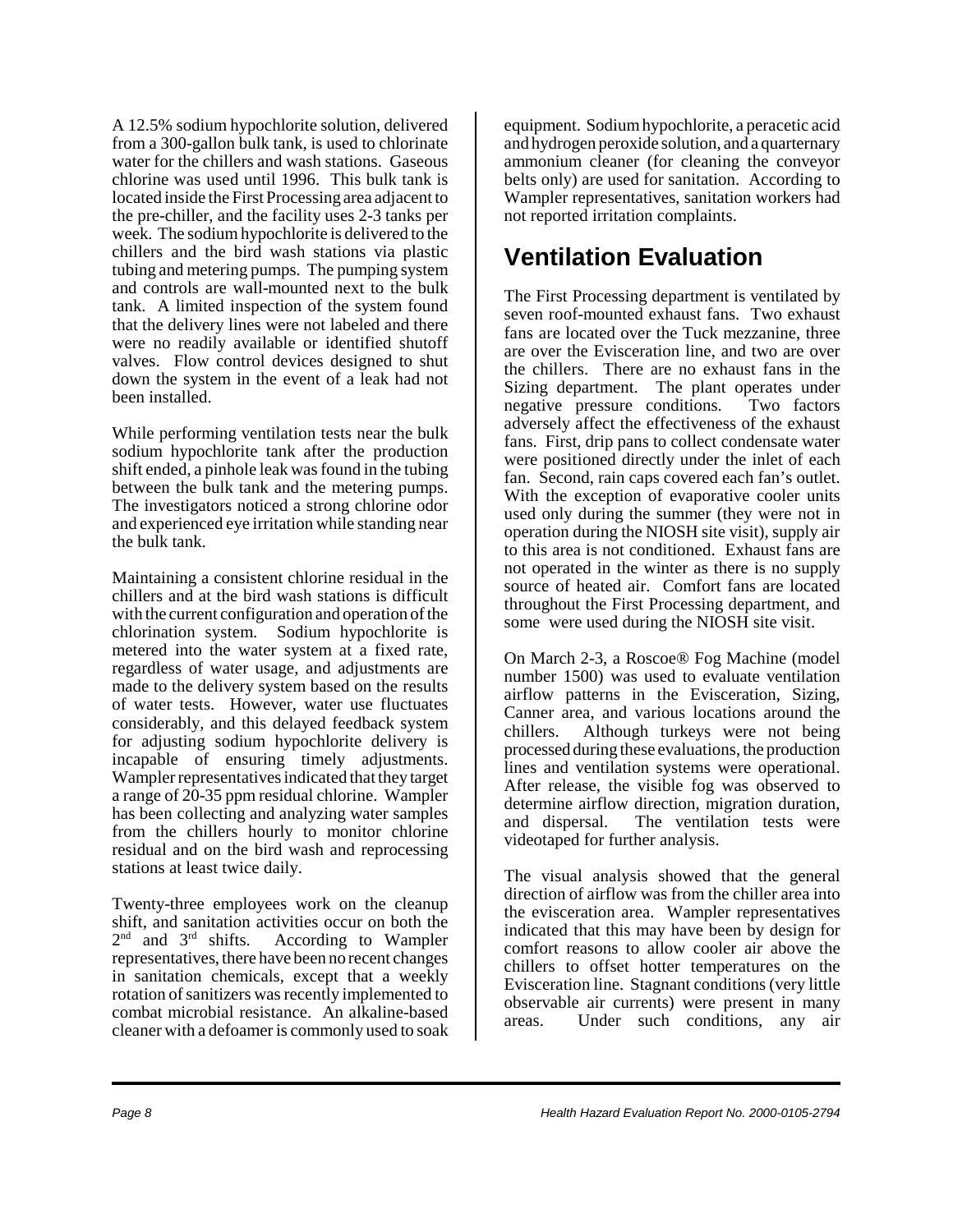contaminants would not be readily dispersed or removed.

To help reduce complaints of irritation, a wallmounted axial fan had been installed at the back of the First Processing department, behind the chillers. This fan was intended to exhaust contaminants emanating from the chillers. However, the visual smoke tests showed that this fan did not function as intended, and the direction of airflow was from the chiller area into the Evisceration area.

#### **Temperature, Relative Humidity, Carbon Dioxide**

The results of the temperature and %RH monitoring are shown in Table 1. High humidity levels in the Evisceration area (Pre-chiller corner, USDA inspection, Wash, Tuck) reflect the water spray in this area during the processing of turkeys. During work breaks (8:30 a.m. , 11:30 a.m.) RH levels in this area fell to approximately 50%.

Monitoring for  $CO<sub>2</sub>$  was conducted in the Tray Pack Department, where frozen  $CO<sub>2</sub>$  (dry ice) was used for packaging. A  $CO<sub>2</sub>$  level of 3000 ppm was measured in this room.

## **Chlorine Air Sampling**

Instantaneous measurements for chlorine were taken in various locations in the First Processing department. The results are shown in Table 2. During the first work break (8:30-9:00 a.m.), eye irritation and a "chlorine-like" odor were detected in the Evisceration and Sizing areas. Some discoloration of the colorimetric tube was found during measurements taken at this time in these locations. However, the discoloration was brown and not orange, which is the expected reaction product between the detector tube reagent (otolidine) and chlorine.

#### **Chloramine Air Sampling**

The results of the chloramine air samples are presented in Table 3, categorized by the area of the production process where they were collected.

Because the range of chloramine concentrations within the plant were unknown, the sample collection times were varied for two, four, or eight hours. A total of 30 samples were collected; 23 on March 2, 2000, and 7 the morning of March 3, 2000. Two samples collected at the cutting and evisceration area on March 2, 2000, yielded questionable results because the proportion of the total chloramines collected by the samplers on the second filter was considerably higher than it was on the other samples. Also, sample CLA-26 was much higher and sample CLA-18 was considerably lower than other samples collected in this work area. It is not known why these results were inconsistent with the other samples.

The average chloramine concentrations are presented by work area in Table 4. None of the three samples collected in the packing area were above the limit of detection. This work area was selected for comparison purposes, since packing workers have not reported eye or respiratory complaints. The average chloramine levels for work areas near the chiller tanks (Cutting, Evisceration, Tucking, Canning, and Sizing) were approximately 1 mg/m<sup>3</sup>. Chloramine levels for the USDA and final inspection areas were somewhat lower at  $0.6 \text{ mg/m}^3$ .

In Table 5, the average chloramine concentrations are presented by day on which they were collected. Since only 4-hour early morning samples were collected on March 3, 2000, (between 6:00 and 10:00 a.m.), these samples were only compared to 4-hour early morning samples collected on March 2, 2000. The samples collected on March 3, 2000, were lower than samples collected on March 2, 2000,  $(0.99 \text{ mg/m}^3)$ versus  $1.41 \text{ mg/m}^3$ ). The average chloramine concentrations are presented by time of day in Table 6. Concentrations were found to be higher early in the morning compared to later in the day.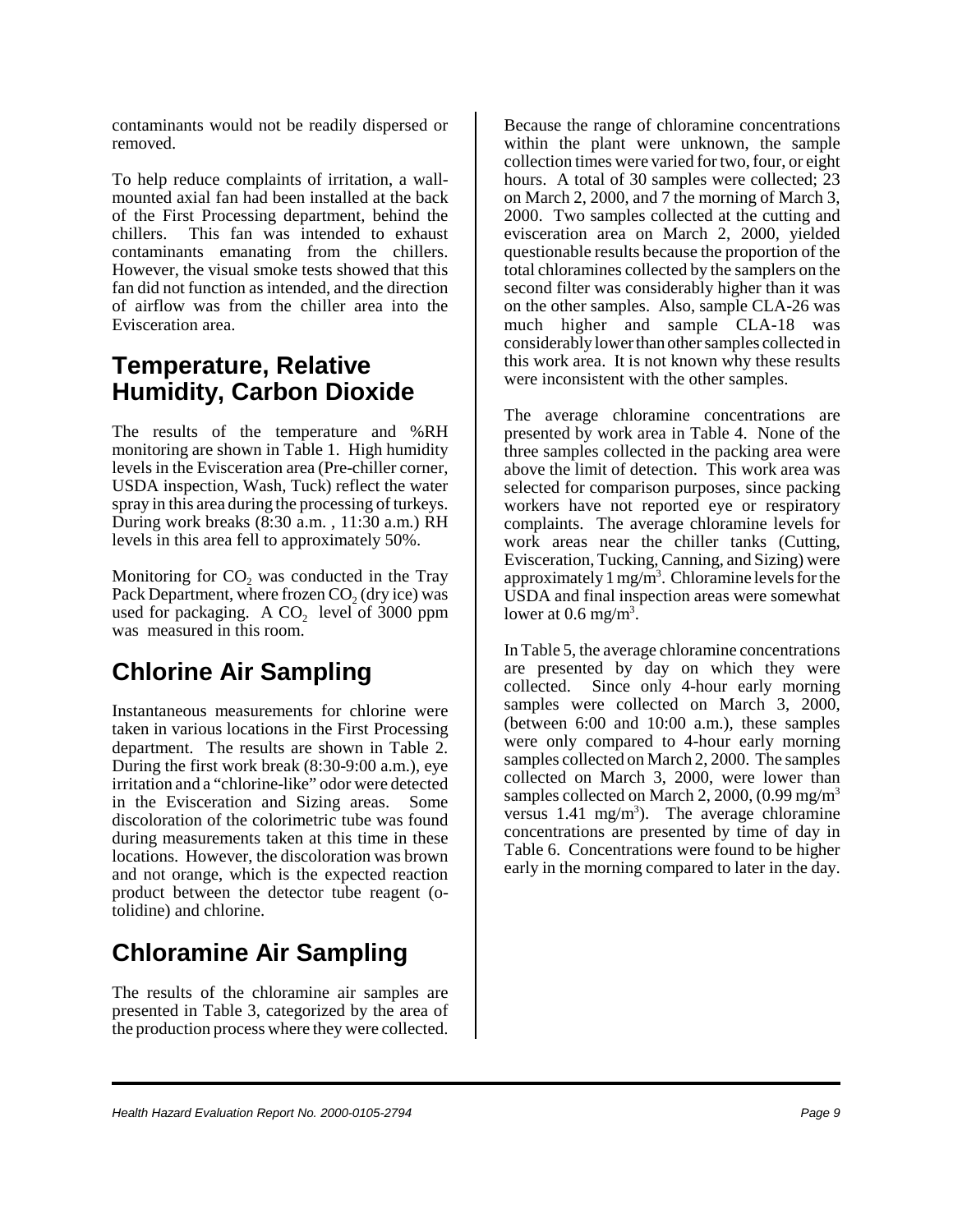### **Ammonia Air Sampling**

The results of the integrated air samples collected for ammonia are shown in Table 7. Low concentrations of ammonia were detected in all samples collected from the Evisceration area; all samples were well below the NIOSH REL for ammonia. Trace (between the limit of detection [LOD] and the limit of quantification [LOQ]) concentrations of ammonia were detected in the samples collected from the Sizing and Canner area. No ammonia was detected on the sample collected from the control area (Packing).

#### **Water Sampling Data**

Wampler Foods monitors and records the freeavailable chlorine concentrations in the chillers every hour and in the bird wash and reprocessing station water twice daily-morning and afternoon. Samples were analyzed using a Klenzade Chlorine Test Kit® manufactured by Ecolab Inc. in St. Paul, Minnesota. The chlorine concentration monitoring records for September 27, 1999, through March 3, 2000 were reviewed. The recorded chlorine concentrations in the chillers ranged between 14 and 49 ppm. The concentrations were usually between 20 and 39 ppm, but were occasionally above 40 ppm sometime during the day. The chlorine concentrations in the bird wash and reprocessing water were also usually between 20 and 39 ppm, but occasionally above 40 ppm. Concentrations as high as 70 ppm were recorded in the reprocessing water; on the afternoon of March 2 the chlorine concentration in the reprocessing water was observed to be 64 ppm. The pH of the bird wash and reprocessing water was also monitored and recorded. The pH measurements were always between 7 and 8.

#### **Employee Questionnaire**

A total of 65 workers were interviewed to determine the prevalence of eye and respiratory symptoms associated with working at Wampler Foods. The characteristics of the interviewees is presented in Table 8. Although it is not known how representative these 65 workers were of the

entire work force, over 40% of the workers in the Evisceration, Canning, and Sizing departments, and five of six USDA inspectors were interviewed. Six interviewees worked in the Packing department, which was used as a comparison group.

The prevalence of symptoms reported by the processing and packing workers is presented in Table 9. Processing workers complained of symptoms much more frequently than packing workers. Stinging eyes, excessive tearing, and runny, stuffy nose were the most common symptoms reported by processing workers. Only one of the six packing workers reported stinging eyes, excessive sneezing, or sore throat associated with working at Wampler, however half of the packing workers reported occasionally smelling a chlorine odor. Approximately 50% (33/65) of the workers said their symptoms most commonly began with in the first few hours after starting work, particularly after the first break. Approximately 20% (12/65) of the workers said their symptoms most commonly began in the afternoon or after leaving work. The remainder of the workers either did not experience symptoms or said they began at variable times.

## **DISCUSSION**

Consistent complaints of intermittent eye, nose, and throat irritation, of varying severity, are occurring in the First Processing department in the areas surrounding the chillers (Evisceration, Tuck, Canner, Sizing). With the exception of the pinning jobs, workers in virtually all jobs in the evisceration area, even those furthest away from the chillers, were experiencing symptoms. The irritation symptoms appear to be associated with the use of superchlorinated water in the chillers and bird wash and reprocessing stations. They are usually accompanied by a chlorine-like odor, and are most often reported after the first (8:30 a.m.) work break. Eye and nose irritation and a "chlorine-like" odor are the most common complaints. Eye irritation and a chlorine odor were experienced by the NIOSH investigators at the time of the first work break on March 2, 2000, and intermittently throughout the site visit.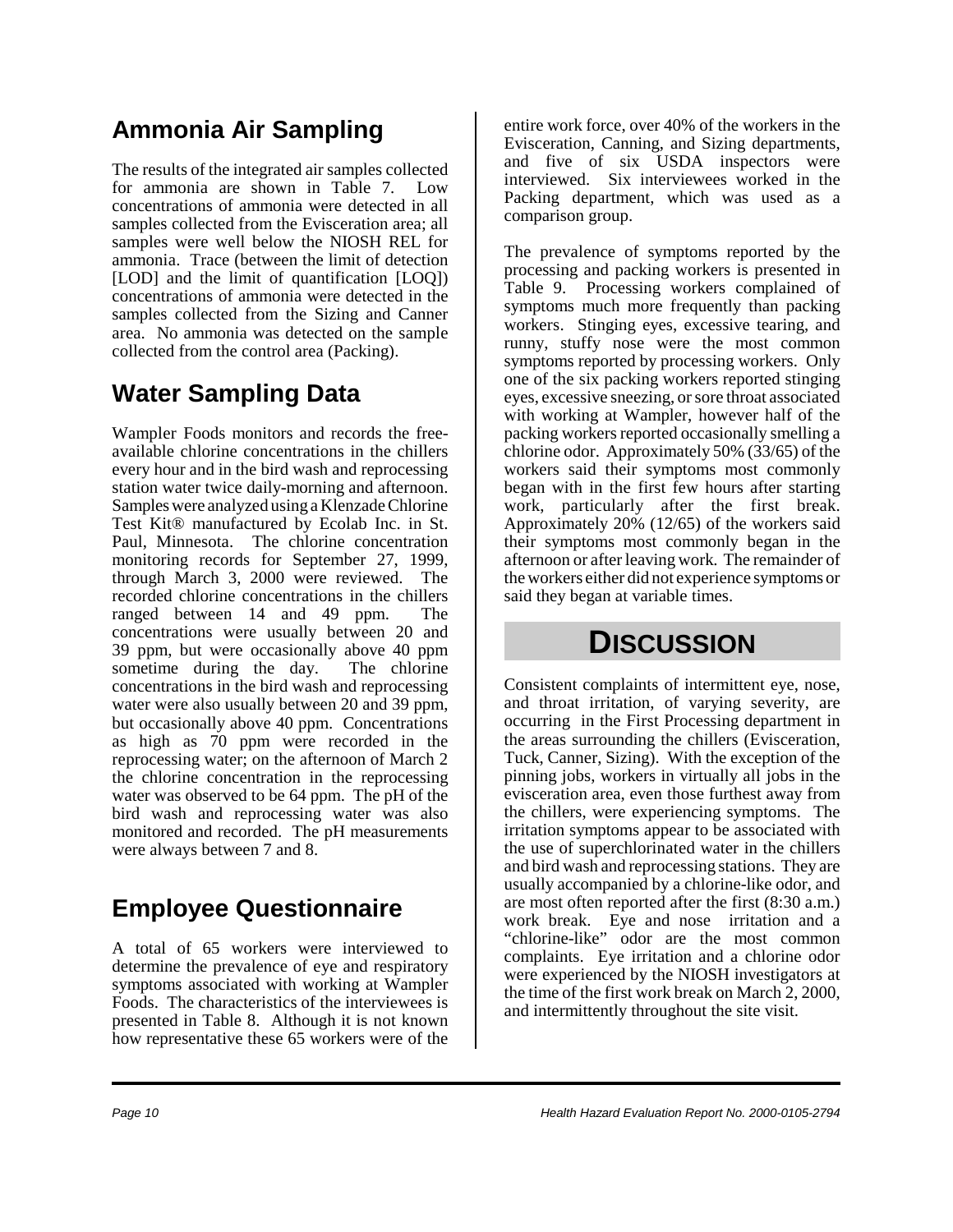Evidence that the irritation symptoms may be related to chlorine compounds include reporting a chlorine odor, discoloration on the colorimetric detector tubes, the chloride concentrations measured by the chloramine samplers, and high concentrations of free-available chlorine recorded in the water samples. The reported symptoms are similar to symptoms experienced by workers exposed to irritant gases. Both chlorine chemistry and historical data from swimming pool irritation investigations suggest that chloramine formation, specifically  $NCl_3$ , is a likely source of the irritation. Irritation from exposure to sodium hypochlorite aerosol from pipe leaks in a pressurized system may also periodically occur. Although the irritation appears to be related to chlorine compounds, the specific factors contributing to the generation of the irritant are not clear. The cause of the outbreaks is probably multi-factorial in nature. A major contributing factor to the irritation is probably the difficulty in maintaining a consistent chlorine residual in the water system, which is clearly resulting in "over chlorination" at certain times. Chlorine in water, or hypochlorous acid, reacts with ammonia to form three chloramine compounds: monochloramine (NH<sub>2</sub>Cl), dichloramine (NHCl<sub>2</sub>), and  $NCl<sub>3</sub>$ .<sup>25</sup> The chloramines reach an equilibrium with hypochlorous acid dependent on the temperature and pH of the water. The lower the pH and the higher the chlorine:ammonia ratio, the greater the tendency to produce  $\rm{NCI_3.}^{26}$   $\rm{NCI_3}$  may also be formed by reaction between hypochlorous acid and degradation products of organic nitrogenous matter, such as urea. NCI<sub>3</sub> has low solubility in water and readily off-gases upon agitation.27

 $NCI<sub>3</sub>$  is known to be a strong eye and mucous membrane irritant.<sup>25</sup> NCI<sub>3</sub> been reported to cause eye and respiratory irritation among swimmers using indoor swimming pools is most likely formed by the hypochlorous acid in the pool water reacting with ammonia, released from urea in swimmers' urine and sweat. $28,29$  The complaints among swimmers were largely eliminated by increasing the dilution ventilation above the pools.

Trichloramine has been suspected of causing irritation complaints at other poultry plants. At one turkey processing plant, trichloramine was

suspected of being formed by the reaction of hypochlorous acid with nitrogen-containing organic matter on the birds and in the waste water.<sup>30</sup> Symptoms were especially associated with exposure to the superchlorinated water around the evisceration and reprocessing areas where reaction with high levels of organic matter was most likely. Also, a ventilation assessment demonstrated that alterations in the ventilation system caused isolated areas of either high air turbulence or low air-flow. Therefore, the concentration of chloramines in the breathingzone of workers could potentially build-up in the low airflow areas.

At the Wampler plant, chloramine concentrations were generally higher in the morning samples than in those collected later in the work shift. This is consistent with reports of irritation in the First Processing department, where irritation and chlorine-like odors were reported during and after the first break period. The reason for this finding is unclear. Low concentrations of ammonia were detected in the First Processing department, indicating that a nitrogen source for possible chloramine formation is present in this area. The source of the ammonia could be from chiller system leaks (ammonia refrigerant) or from endogenous sources associated with the turkeys. Because of poor control of chlorine injection into the chiller, bird wash, and reprocessing water, the chlorine concentrations may be increasing in the morning hours and then equilibrate or decrease later in the day. This excess chlorine in water could either be an irritant itself or more readily form chloramines with the nitrogen-containing waste products.

The sodium hypochlorite delivery system was still under pressure after the production shift had ended and superchlorination is not needed during the cleanup shift. Maintaining a chemical delivery system under pressure during non-use time periods could result in an excess buildup of sodium hypochlorite in the water system, or leaks.

The ventilation assessment found numerous stagnant areas and a general air flow direction from the chillers into the Evisceration line. Thus, aeration of an offending contaminant from the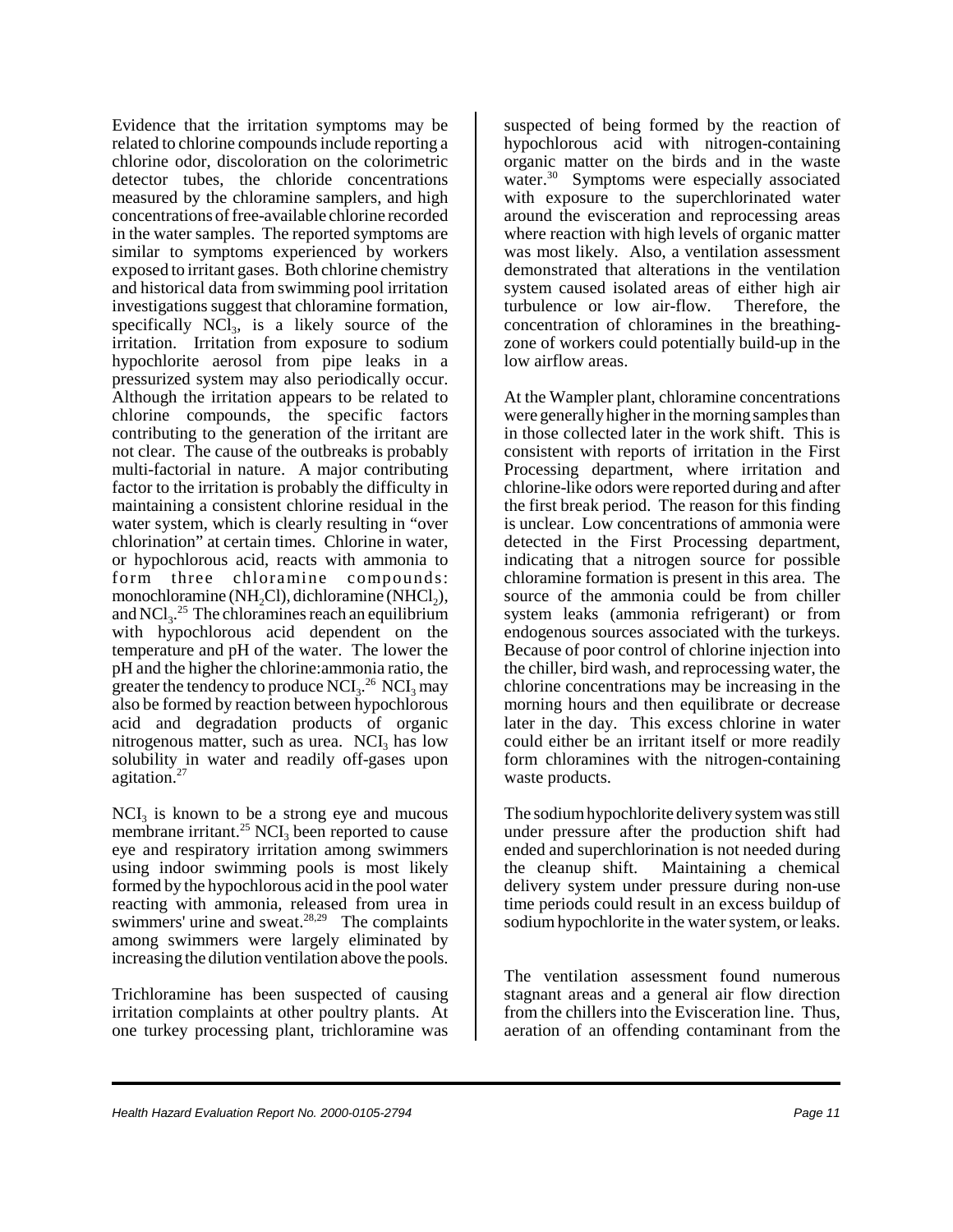open chillers would flow into the Evisceration area. The poor efficacy of the wall-mounted axial exhaust fan behind the chillers is due to the existing negative pressure in the building.

It does not appear that sanitation practices are contributing to the irritation. No major changes have been made in sanitation chemicals, and sanitation crews have not reported irritation.

It is likely that resolving the irritation problem will require a combination of ventilation improvements and better control of the sodium hypochlorite system. The current delivery system is also in need of improvement from a piping integrity, emergency shut down valving, and labeling standpoint. Continued data collection, a reliable chloramine air sampling technique, and research is necessary to better understand the factors contributing to the irritation experienced by workers in the First Processing department. This information will allow for better targeting of controls to reduce contaminant generation.

### **CONCLUSIONS**

Worker complaints of eye and nasal irritation, associated with the use of superchlorinated water and a chlorine-like odor, have occurred in the First Processing department. Industrial hygiene monitoring identified chloramines in the areas experiencing the irritation and these compounds are likely contributors to the irritation. Monitoring for ammonia and chlorine did not identify significant concentrations of these compounds in the work area. The configuration of the sodium hypochlorite delivery system is such that undetected leaks can occur, and it is not optimal for ensuring a consistent chlorine residual; the potential exists for higher than desired superchlorinated water concentrations. This could be a factor in the irritation experienced. Ventilation assessments found stagnant areas (where generated contaminants would not be readily dispersed) and a direction of airflow from the chillers into the First Processing department.

### **RECOMMENDATIONS**

1. A thorough review and inspection of the hypochlorite injection system should be conducted, and improvements should be made. The hypochlorite piping and valve system integrity should be improved to ensure that leaks are prevented, shutoff valves are readily accessible, and the piping and valves are labeled properly. Alternative dispensing systems that allow for better control of chlorine residual (e.g., based on water demand) and equipped with automatic flow control and fail-safe shut down devices should be investigated and installed if feasible. The system should be depressurized when not in use.

2. Ventilation in the First Processing department is insufficient and should be evaluated by a qualified mechanical engineer experienced with the design and operation of industrial ventilation systems. It is probable that modifications and ventilation upgrades will be necessary. Design goals should include providing sufficient supply of conditioned air to occupied areas, and sufficient exhaust of workplace air, with the direction of flow away from the Evisceration line. Proper ventilation is likely a major component of the solution to reducing contaminant levels in the work area.

3. Repeat employee interviews, or air sampling after changes are made to determine if irritation complaints have been resolved.

## **REFERENCES**

1. Sanderson W, Weber A, Echt A [1995]. Case reports: epidemic eye and upper respiratory irritation in poultry processing plants. Appl Occup Environ Hyg *10*:(1)43-49.

2. Hery M, Hecht G, Gerber J, Gendre J, Hubert G, Rebuffaud J [1995]. Exposure to chloramines in the atmosphere of indoor swimming pools. Ann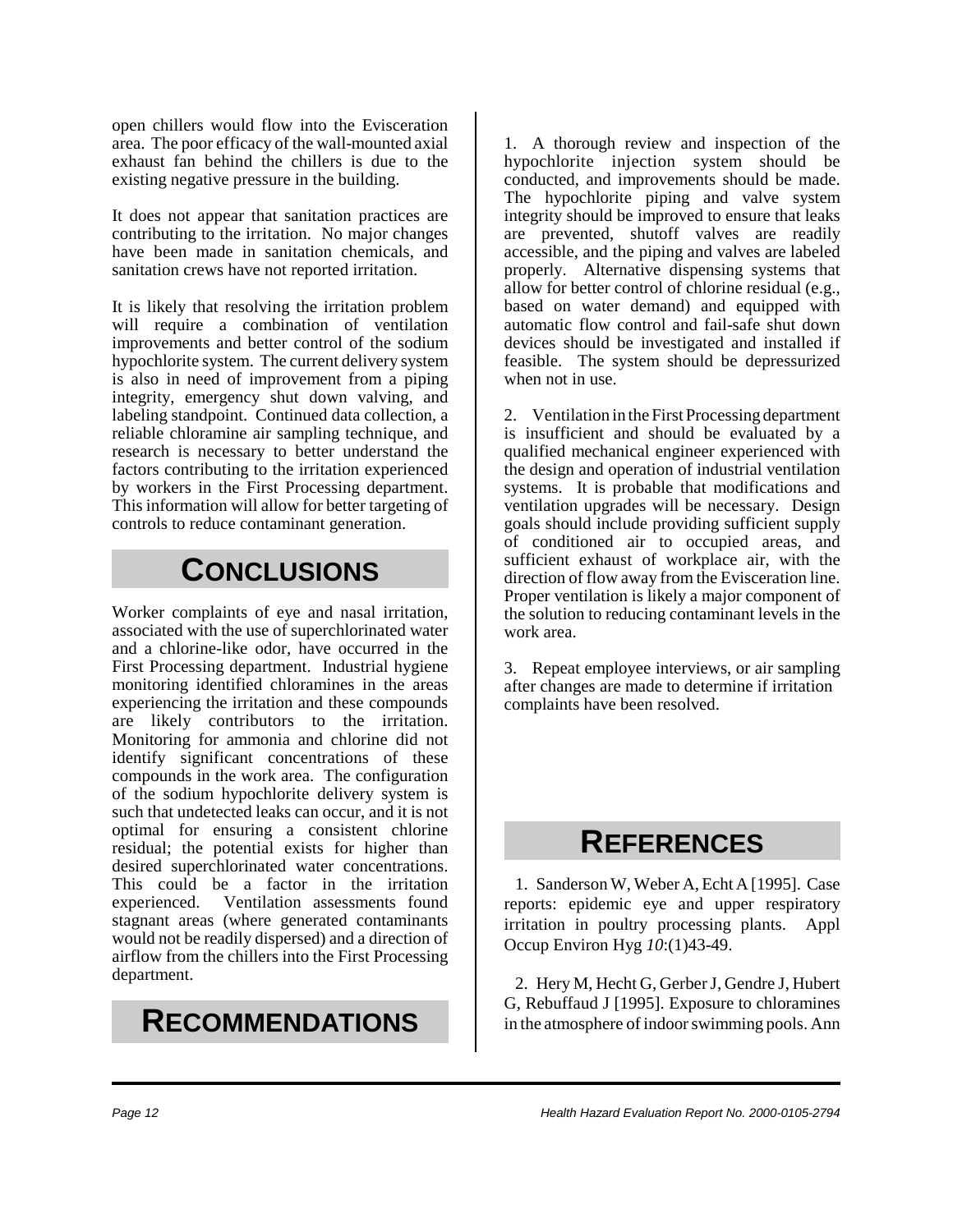Occup Hyg *39*:(4)427-439.

3. NIOSH [1994]. NIOSH manual of analytical methods, 4<sup>th</sup> edition. Eller, RM, ed. Cincinnati, OH: U.S. Department of Health and Human Services, Public Health Service, Centers for Disease Control and Prevention, National Institute for Occupational Safety and Health, DHHS (NIOSH) Publication No. 94-113.

4. Leichnitz, K [1989]. Detector tube handbook: air investigations and technical gas analysis with dräger tubes. 7th. ed. GmbH, Lübeck: Graphische Werstätteb GmbH.

5. NIOSH [1992]. Recommendations for occupational safety and health: compendium of policy documents and statements. Cincinnati, OH: U.S. Department of Health and Human Services, Public Health Service, Centers for Disease Control and Prevention, National Institute for Occupational Safety and Health, DHHS (NIOSH) Publication No. 92-100.

6. ACGIH [2000]. 2000 TLVs® and BEIs®: threshold limit values for chemical substances and physical agents. Cincinnati, OH: American Conference of Governmental Industrial Hygienists.

7. CFR [1997]. 29 CFR 1910.1000. Code of Federal regulations. Washington, DC: U.S. Government Printing Office, Office of the Federal Register.

8. USDA [1989]. Guidelines for sanitizing of automatic poultry eviscerating equipment. Food Safety Inspection Service Directive No. 11,220.2, Supplement to Publication MPI-2, Accepted Meat and Poultry Equipment, U.S. Dept. of Agriculture, Washington, D.C., February 23.

9. Johnson JD, ed. [1975]. Disinfection water and wastewater. Ann Arbor Science Publishers, Inc.

10. Booker S [2000]. NTP taps disinfection byproducts for study. Environmental Health Perspectives. *108*:(7)A64-A66.

11. Segna L [1988]. Nitrogen trichloride summary. Reston, VA: Applied Environmental Health and Safety Inc. USDA Contract No. 53- 3A84-7-09 Draft Report.

12. NIOSH [1994]. Hazard evaluation and technical assistance report: Tyson Foods, Monett, MO. Cincinnati, OH: U.S. Department of Health and Human Services, Public Health Service, Centers for Disease Control and Prevention, National Institute for Occupational Safety and Health, NIOSH HETA Report No. 93-230-2405.

13. NIOSH [1989]. Hazard evaluation and technical assistance report: Columbia Farms Poultry Plant, Columbia, SC. Cincinnati, OH: U.S. Department of Health and Human Services, Public Health Service, Centers for Disease Control, National Institute for Occupational Safety and Health, NIOSH HETA Report No.87- 110-1943

14. Barbee SJ, Thackara JW, Rinehart WE [1983]. Acute inhalation toxicology of nitrogen trichloride. Am Ind Hyg Assoc J. *44*:(2)145-146

15. Gagnaire F, Axim S, Bonnet P, Hecht G, Hery M [1994]. Comparison of the sensory irritation response in mice to chlorine and nitrogen trichloride. J Appl Toxicol *14*:405-409.

16. AIHA [1991]. Workplace environmental exposure level: sodium hypochlorite. American Industrial Hygiene Association. Fairfax, VA.

17. Tanen D, Graeme K, Raschke R [1999]. Severe lung injury after exposure to chloramine gas from household cleaners. NEJM 341(11):848- 849.

18. MMWR [1991]. Epidemiologic notes and reports: chlorine gas toxicity from mixture of bleach with other cleaning products - California.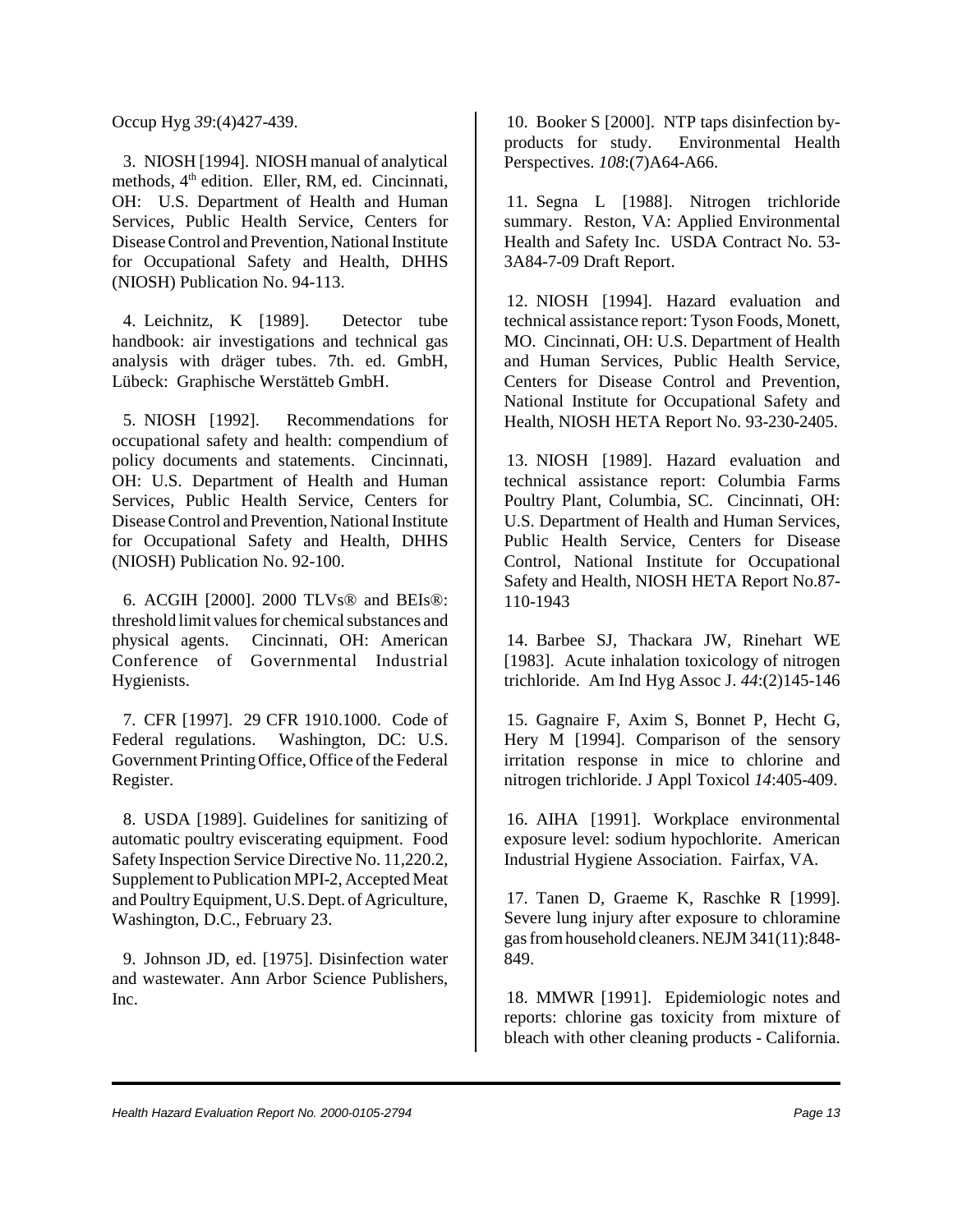Morbidity and Mortality Weekly Report, Centers for Disease Control and Prevention. 40(36):619- 621,627-629.

19. Olson K, Shusterman D [1993]. Mixing incompatibilities and toxic exposures. Occ. Med. State of the Art Reviews. *8*:(3)549-560.

20. Hathaway GJ, Proctor NH, Hughes JP [1996]. Chemical hazards of the workplace, 4th. Ed. New York: Van Nostrand Reinhold Company.

21. NIOSH [1978]. NIOSH/OSHA occupational health guidelines for chemical hazards occupational health guideline for Chlorine. Cincinnati, OH: U.S. Department of Health, and Human Services, Public Health Service, Center for Disease Control, National Institute for Occupational Safety and Health. DHHS (NIOSH) Publication No. 81-123.

22. Hathaway GJ, Proctor NH, Hughes JP, Fischman ML [1991]. Proctor and Hughes' chemical hazards in the workplace, 3rd ed. New York: Van Nostrand Reinhold.

23. NIOSH/OSHA [1981]. Occupational Health Guidelines for Chemical Hazards. Cincinnati, OH: U.S. Department of Health and Human Services, Public Health Service, Centers for Disease Control, National Institute for Occupational Safety and Health. DHHS (NIOSH) Pub. No. 81-123.

24. NIOSH [1989]. Indoor air quality, selected references. Cincinnati, OH: U.S. Department of Health and Human Services, Centers for Disease Control, National Institute for Occupational Safety and Health.

25. White, G.: The Handbook of Chlorination. 2nd Edition, Van Nostrand - Reinhold Company, New York, NY (1986).

26. Palin, A.: Chapter 4. Water Disinfection-- Chemical Aspects and Analytical Control. in Disinfection--Water and Wastewater, edited by Johnson, J., Ann Arbor Science Publishers, Ann Arbor, MI, pp. 67-89 (1977).

27. Williams, D.: Elimination of Nitrogen Trichloride. Jour Amer Water Works Assoc. 41:248-254 (1949).

28. Penny, P.: Swimming Pool Wheezing. Brit Med Journ 287:461-462 (1983).

29. Shaw, J.: Indoor Air Quality of Swimming Pool Enclosures. Proceedings of the ASHRAE Conference--IAQ 1986. Atlanta, GA, American Society of Heating, Refrigeration, and Air-Conditioning Engineers, pp. 83-87 (April 20-23, 1986.

30. Anderson, D.: Report on a Study of Atmospheric Chlorine Concentrations at West Central Turkeys, Inc., Pelican Rapids, MN. Minnesota Department of Health, Division of Environmental Health, Section of Industrial Hygiene, Minneapolis, Minnesota (June 1969).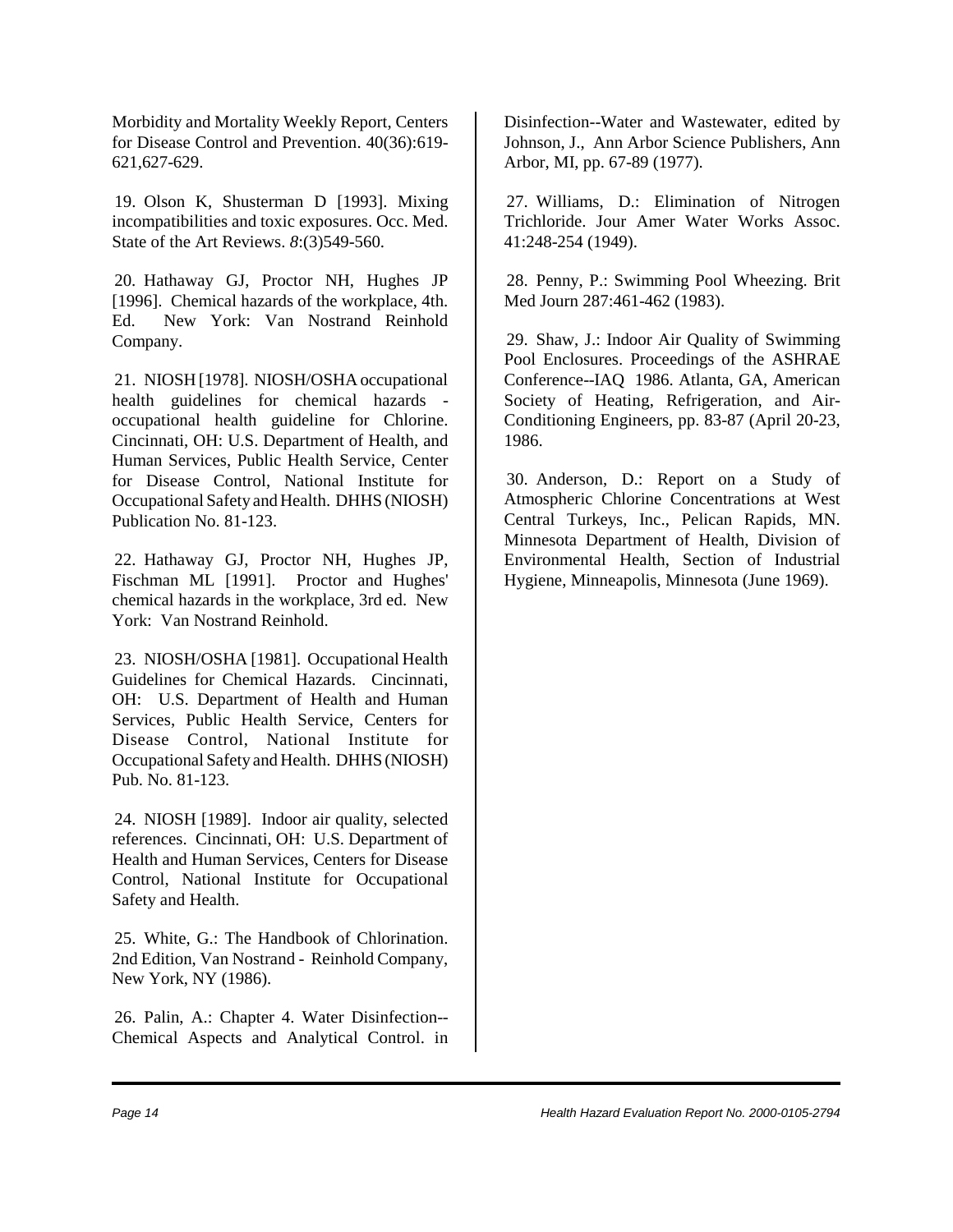| Table 1<br>Temperature, %RH, Monitoring Results<br>Wampler Foods, Inc.<br>March 2, 2000, 7:30 a.m.<br>HETA# 2000-0105-2794 |              |     |
|----------------------------------------------------------------------------------------------------------------------------|--------------|-----|
| Location                                                                                                                   | $\mathrm{P}$ | %RH |
| Laboratory $(2nd$ floor)                                                                                                   | 65.5         | 34  |
| Packing                                                                                                                    | 62           | 46  |
| <b>Sizing</b>                                                                                                              | 56           | 54  |
| <b>Canner Dock</b>                                                                                                         | 53           | 45  |
| Tuck (mezzanine)                                                                                                           | 58           | 98  |
| Pre-chiller Corner                                                                                                         | 61           | 99  |
| <b>USDA</b> Inspection                                                                                                     | 62           | 99  |
| <b>Wash Station</b>                                                                                                        | 64           | 93  |

| Table 2<br><b>Chlorine Detector Tube Sampling</b><br>Wampler Foods, Inc.<br>March 2, 2000<br>HETA# 2000-0105-2794 |             |                                |                                    |
|-------------------------------------------------------------------------------------------------------------------|-------------|--------------------------------|------------------------------------|
| Location                                                                                                          | Time        | Concentration (ppm)            | Comment                            |
| <b>Sizing Hallway</b>                                                                                             | $7:30$ a.m. | Trace                          | Faint "chlorine" odor              |
| Pre-chiller Corner                                                                                                | $8:00$ a.m. | Trace - brown<br>discoloration | Faint "chlorine" odor              |
| Pre-chiller Corner                                                                                                | $9:00$ a.m. | Trace                          | "chlorine" odor, eye<br>irritation |
| Pre-chiller Corner                                                                                                | $1:30$ p.m. | ND                             | no odor                            |
| <b>Sizing Hallway</b>                                                                                             | $1:45$ p.m. | ND                             | no odor                            |

ND = none detected

Trace = some color change was detected but was below the limit of quantification (less than 0.2 ppm).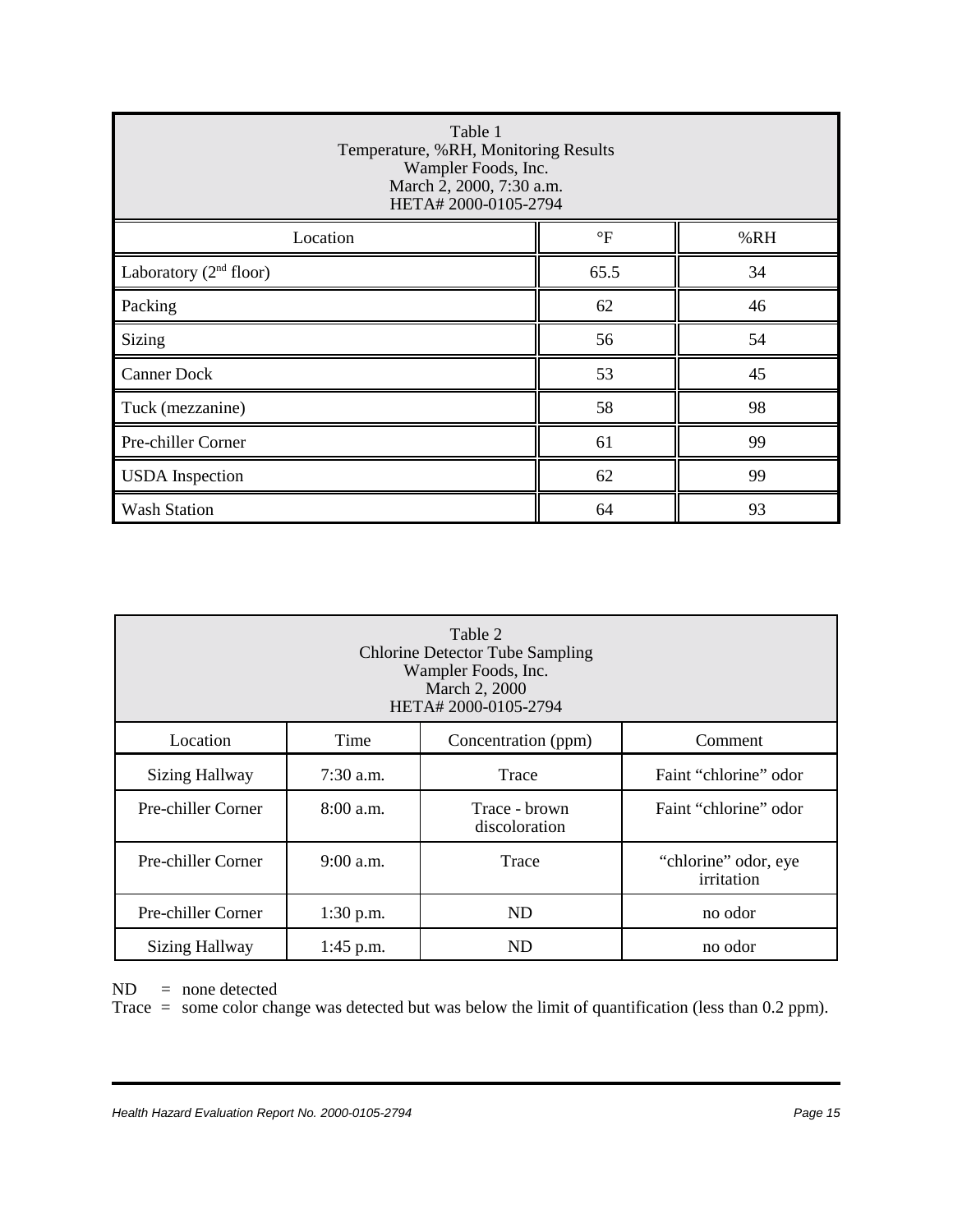| <b>Table 3</b><br><b>Results of Chloramine Air Sampling</b><br><b>Wampler Foods, Inc.</b><br><b>March 2-3, 2000</b><br>HETA# 2000-0105-2794 |                                                                                                                    |                 |                              |     |         |  |
|---------------------------------------------------------------------------------------------------------------------------------------------|--------------------------------------------------------------------------------------------------------------------|-----------------|------------------------------|-----|---------|--|
| Sample #                                                                                                                                    | Sample Time<br>Sample Duration<br>Air Volume<br>Chloramine<br>Day<br>Concentration $(mg/m3)$<br>(Hrs.)<br>(Liters) |                 |                              |     |         |  |
|                                                                                                                                             |                                                                                                                    |                 | <b>Cutting and Opening</b>   |     |         |  |
| $CLA-26$                                                                                                                                    | 3/2                                                                                                                | $6:09 - 8:05$   | 1.93                         | 116 | $5.27*$ |  |
| $CLA-10$                                                                                                                                    | 3/2                                                                                                                | $6:09 - 10:46$  | 4.62                         | 277 | 1.15    |  |
| $CLA-25$                                                                                                                                    | 3/2                                                                                                                | $10:46 - 12:47$ | 2.02                         | 121 | 0.78    |  |
| $CLA-18$                                                                                                                                    | 3/2                                                                                                                | $10:46 - 14:52$ | 4.10                         | 246 | $0.23*$ |  |
| <b>CLA-08</b>                                                                                                                               | 3/3                                                                                                                | $5:54 - 9:44$   | 3.83                         | 230 | 1.41    |  |
|                                                                                                                                             | <b>USDA</b> Inspection Stations                                                                                    |                 |                              |     |         |  |
| $CLA-15$                                                                                                                                    | 3/2                                                                                                                | $6:01 - 7:53$   | 1.87                         | 112 | 0.38    |  |
| <b>CLA-28</b>                                                                                                                               | 3/2                                                                                                                | $6:01 - 10:43$  | 4.70                         | 282 | 0.78    |  |
| $CLA-21$                                                                                                                                    | 3/2                                                                                                                | $10:44 - 12:45$ | 2.02                         | 121 | 0.69    |  |
| <b>CLA-29</b>                                                                                                                               | 3/2                                                                                                                | $10:44 - 14:50$ | 4.13                         | 248 | 0.40    |  |
| <b>CLA-06</b>                                                                                                                               | 3/3                                                                                                                | $5:54 - 9:43$   | 3.82                         | 229 | 0.63    |  |
|                                                                                                                                             |                                                                                                                    |                 | Final Inspection & Bird Wash |     |         |  |
| $CLA-23$                                                                                                                                    | 3/2                                                                                                                | $5:53 - 7:52$   | 1.95                         | 117 | 0.21    |  |
| $CLA-20$                                                                                                                                    | 3/2                                                                                                                | $5:53 - 10:40$  | 4.78                         | 287 | 1.86    |  |
| $CLA-11$                                                                                                                                    | 3/2                                                                                                                | $10:42 - 12:44$ | 2.03                         | 122 | 0.36    |  |
| $CLA-13$                                                                                                                                    | 3/2                                                                                                                | $10:41 - 14:46$ | 4.08                         | 245 | 0.35    |  |
| $CLA-12$                                                                                                                                    | 3/3                                                                                                                | $5:54 - 9:42$   | 3.80                         | 228 | 0.50    |  |
|                                                                                                                                             |                                                                                                                    |                 | Tucking                      |     |         |  |
| $CLA-35$                                                                                                                                    | 3/2                                                                                                                | $6:20 - 10:48$  | 4.47                         | 268 | 1.12    |  |
| <b>CLA-27</b>                                                                                                                               | 3/2                                                                                                                | $10:48 - 14:56$ | 4.13                         | 248 | 0.39    |  |
| <b>CLA-22</b>                                                                                                                               | 3/2                                                                                                                | $6:20 - 14:56$  | 8.60                         | 516 | 0.71    |  |
| $CLA-01$                                                                                                                                    | 3/3                                                                                                                | $5:55 - 9:46$   | 3.85                         | 231 | 1.06    |  |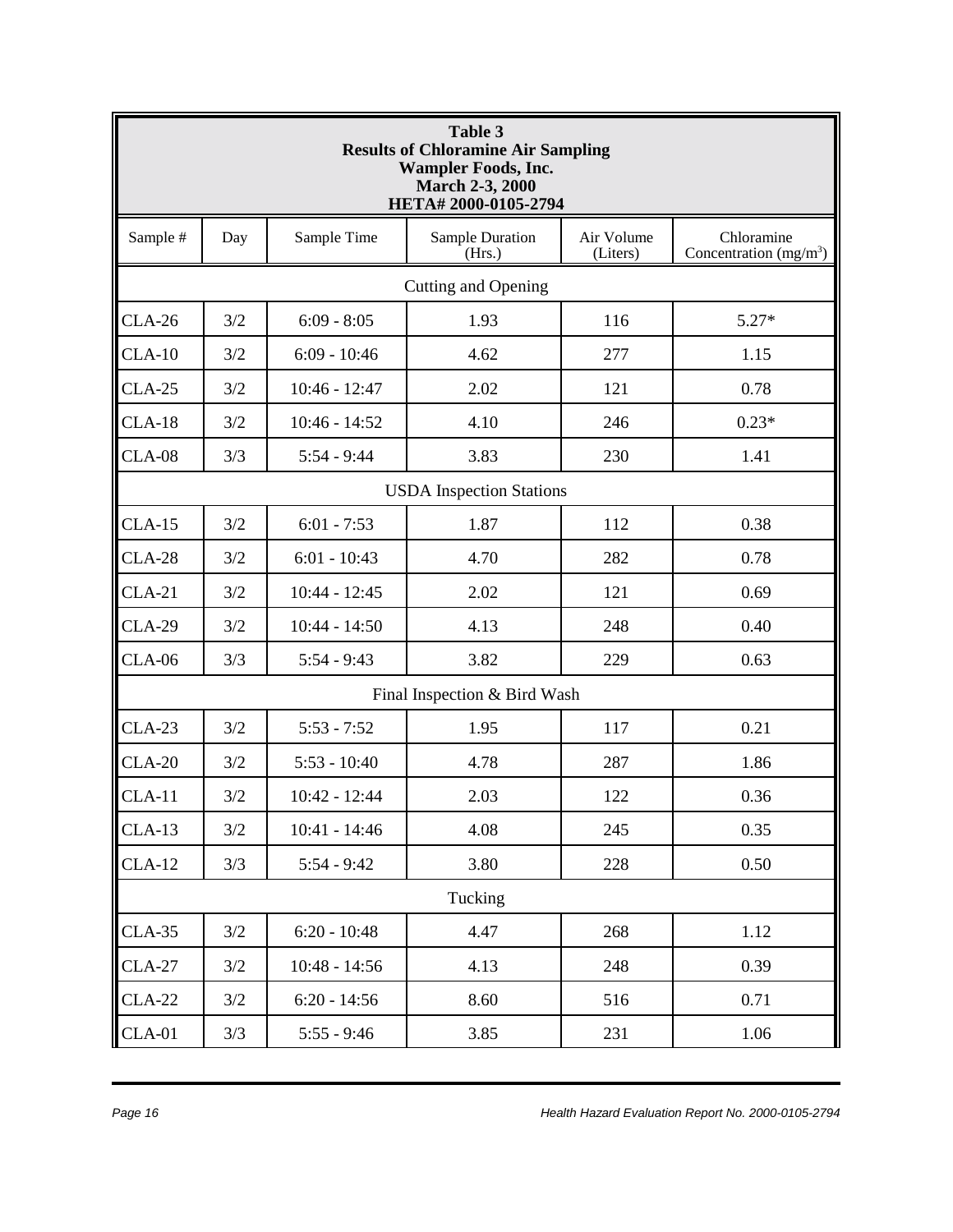| Table 3<br><b>Results of Chloramine Air Sampling</b><br><b>Wampler Foods, Inc.</b><br><b>March 2-3, 2000</b><br>HETA# 2000-0105-2794 |         |                 |                           |                        |                                       |
|--------------------------------------------------------------------------------------------------------------------------------------|---------|-----------------|---------------------------|------------------------|---------------------------------------|
| Sample #                                                                                                                             | Day     | Sample Time     | Sample Duration<br>(Hrs.) | Air Volume<br>(Liters) | Chloramine<br>Concentration $(mg/m3)$ |
|                                                                                                                                      |         |                 | Canning                   |                        |                                       |
| $CLA-32$                                                                                                                             | 3/2     | $6:32 - 10:50$  | 4.30                      | 258                    | 1.74                                  |
| $CLA-31$                                                                                                                             | 3/2     | $10:50 - 15:02$ | 4.20                      | 252                    | 0.38                                  |
| $CLA-14$                                                                                                                             | 3/2     | $6:32 - 15:02$  | 8.50                      | 510                    | 1.05                                  |
| $CLA-03$                                                                                                                             | 3/3     | $5:55 - 9:48$   | 3.85                      | 231                    | 1.33                                  |
| Sizing                                                                                                                               |         |                 |                           |                        |                                       |
| $CLA-34$                                                                                                                             | 3/2     | $6:48 - 10:52$  | 4.07                      | 244                    | 1.79                                  |
| $CLA-19$                                                                                                                             | 3/2     | $10:52 - 15:08$ | 4.27                      | 256                    | 0.56                                  |
| $CLA-17$                                                                                                                             | 3/2     | $6:48 - 10:52$  | 4.07                      | 244                    | 1.79                                  |
| $CLA-04$                                                                                                                             | 3/3     | $5:57 - 9:48$   | 3.85                      | 231                    | 1.02                                  |
|                                                                                                                                      | Packing |                 |                           |                        |                                       |
| <b>CLA-09</b>                                                                                                                        | 3/2     | $7:05 - 10:54$  | 3.81                      | 229                    | < 0.02                                |
| $CLA-16$                                                                                                                             | 3/2     | $10:54 - 15:13$ | 4.32                      | 259                    | < 0.02                                |
| $CLA-33$                                                                                                                             | 3/3     | $5:54 - 9:49$   | 3.92                      | 235                    | < 0.02                                |

\* The results of these samples were questionable, because the ratios of the chloramine concentrations on the first and second stages of the samplers were unusual and the results were not consistent with comparable samplers. These samples were deleted from data set analysis and interpretation.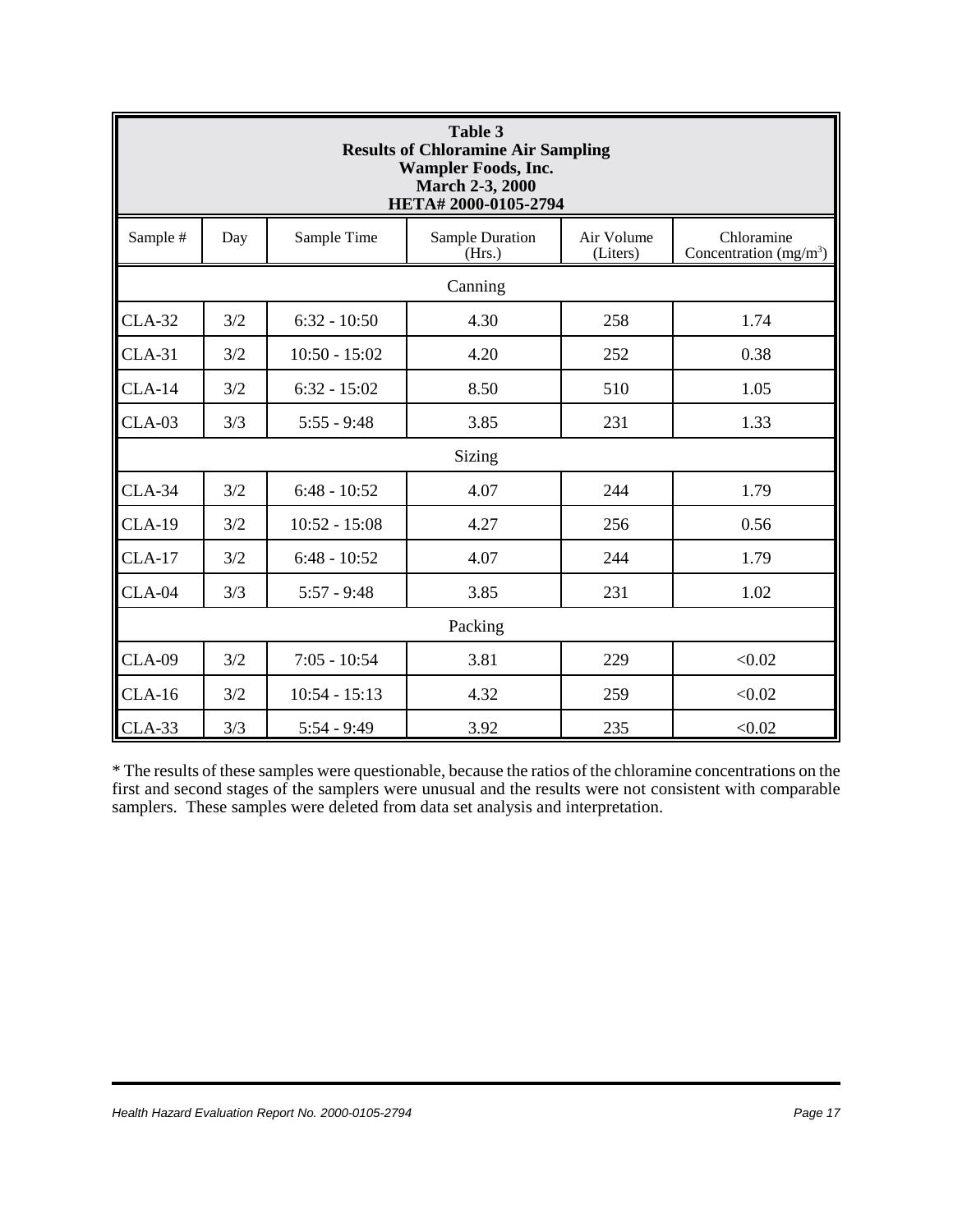| <b>Table 4</b><br><b>Chloramine Air Sampling by Area</b><br><b>Wampler Foods, Inc.</b><br><b>March 2-3, 2000</b><br>HETA# 2000-0105-2794 |                |                                     |                     |
|------------------------------------------------------------------------------------------------------------------------------------------|----------------|-------------------------------------|---------------------|
| Area                                                                                                                                     | # Samples      | Mean (Std. Deviation)<br>$(mg/m^3)$ | Range<br>$(mg/m^3)$ |
| Cutting & Opening                                                                                                                        | 3              | 1.11(0.32)                          | $0.78 - 1.41$       |
| <b>USDA</b> Inspection                                                                                                                   | 5              | 0.58(0.18)                          | $0.38 - 0.78$       |
| Final Inspect & Bird Wash                                                                                                                | 5              | 0.66(0.68)                          | $0.21 - 1.86$       |
| Tucking                                                                                                                                  | $\overline{4}$ | 0.82(0.34)                          | $0.39 - 1.12$       |
| Canning                                                                                                                                  | $\overline{4}$ | 1.13(0.57)                          | $0.38 - 1.74$       |
| Sizing                                                                                                                                   | $\overline{4}$ | 1.10(0.51)                          | $0.56 - 1.79$       |
| Packing*                                                                                                                                 | 3              | < 0.02                              |                     |
| Overall                                                                                                                                  | 25             | 0.87(0.48)                          | $< 0.02 - 1.86$     |

\* The three packing area samples were all below the limit of detection and were not included among the overall samples. The packing area was considered the control area.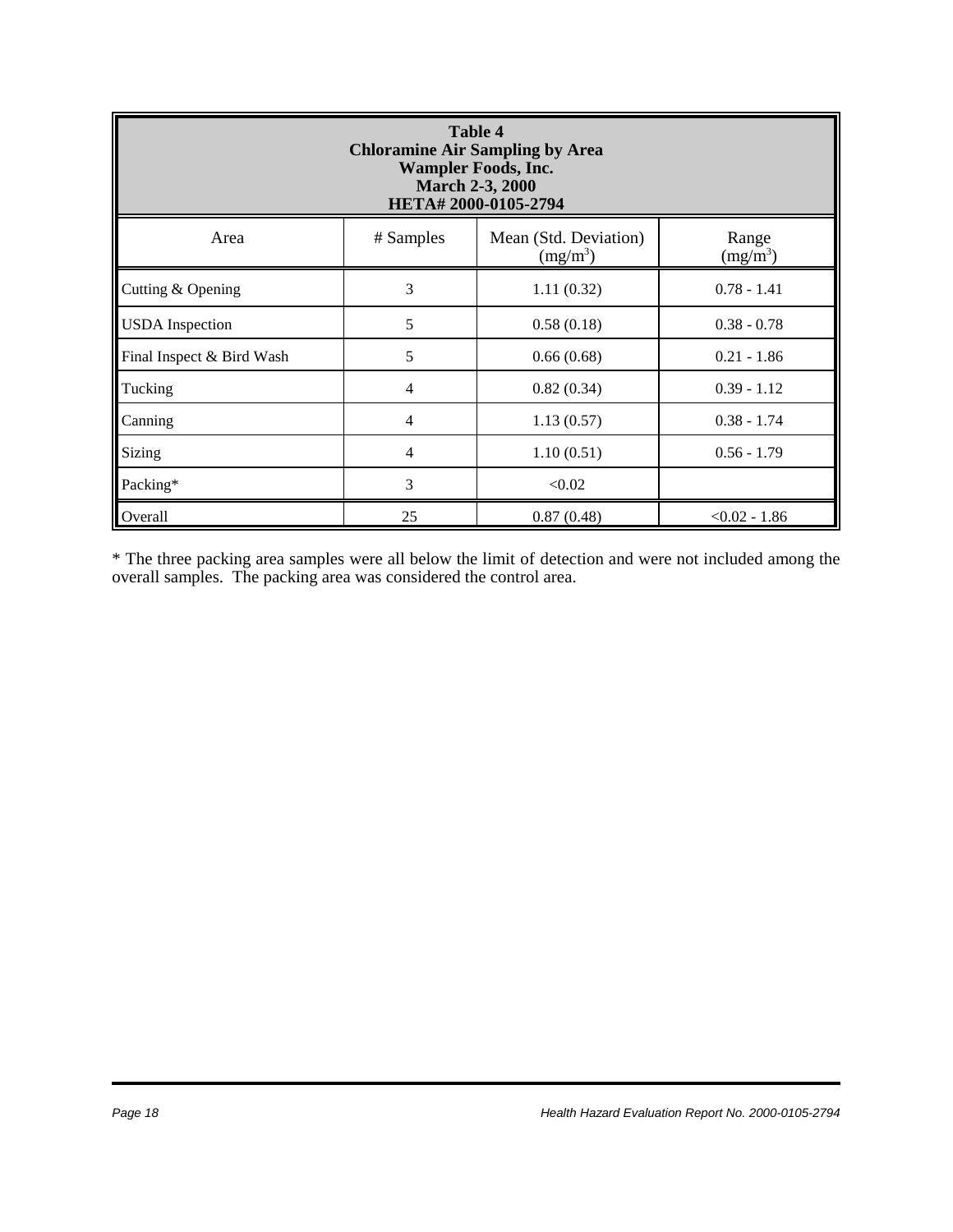| Table 5<br><b>Comparison of Chloramine Air Sampling by Day</b><br><b>Wampler Foods, Inc.</b><br><b>March 2-3, 2000</b><br>HETA#2000-0105-2794 |           |                                     |                     |
|-----------------------------------------------------------------------------------------------------------------------------------------------|-----------|-------------------------------------|---------------------|
| Day                                                                                                                                           | # Samples | Mean (Std. Deviation)<br>$(mg/m^3)$ | Range<br>$(mg/m^3)$ |
| March 2                                                                                                                                       | 6         | 1.41(0.45)                          | $0.78 - 1.86$       |
| March 3                                                                                                                                       | n         | 0.99(0.37)                          | $0.50 - 1.41$       |

| Table 6<br><b>Comparison of Chloramine Air Sampling by Time of Day</b><br><b>Wampler Foods, Inc.</b><br><b>March 2-3, 2000</b><br>HETA# 2000-0105-2794 |           |                       |                     |
|--------------------------------------------------------------------------------------------------------------------------------------------------------|-----------|-----------------------|---------------------|
| Time of Day                                                                                                                                            | # Samples | Mean $(Std.) (mg/m3)$ | Range<br>$(mg/m^3)$ |
| <b>Early Morning</b>                                                                                                                                   | 14        | 1.07(0.52)            | $0.21 - 1.86$       |
| Later in Day                                                                                                                                           | 8         | 0.49(0.17)            | $0.35 - 0.78$       |
| <b>Full Shift</b>                                                                                                                                      |           | 0.93(0.19)            | $0.71 - 1.05$       |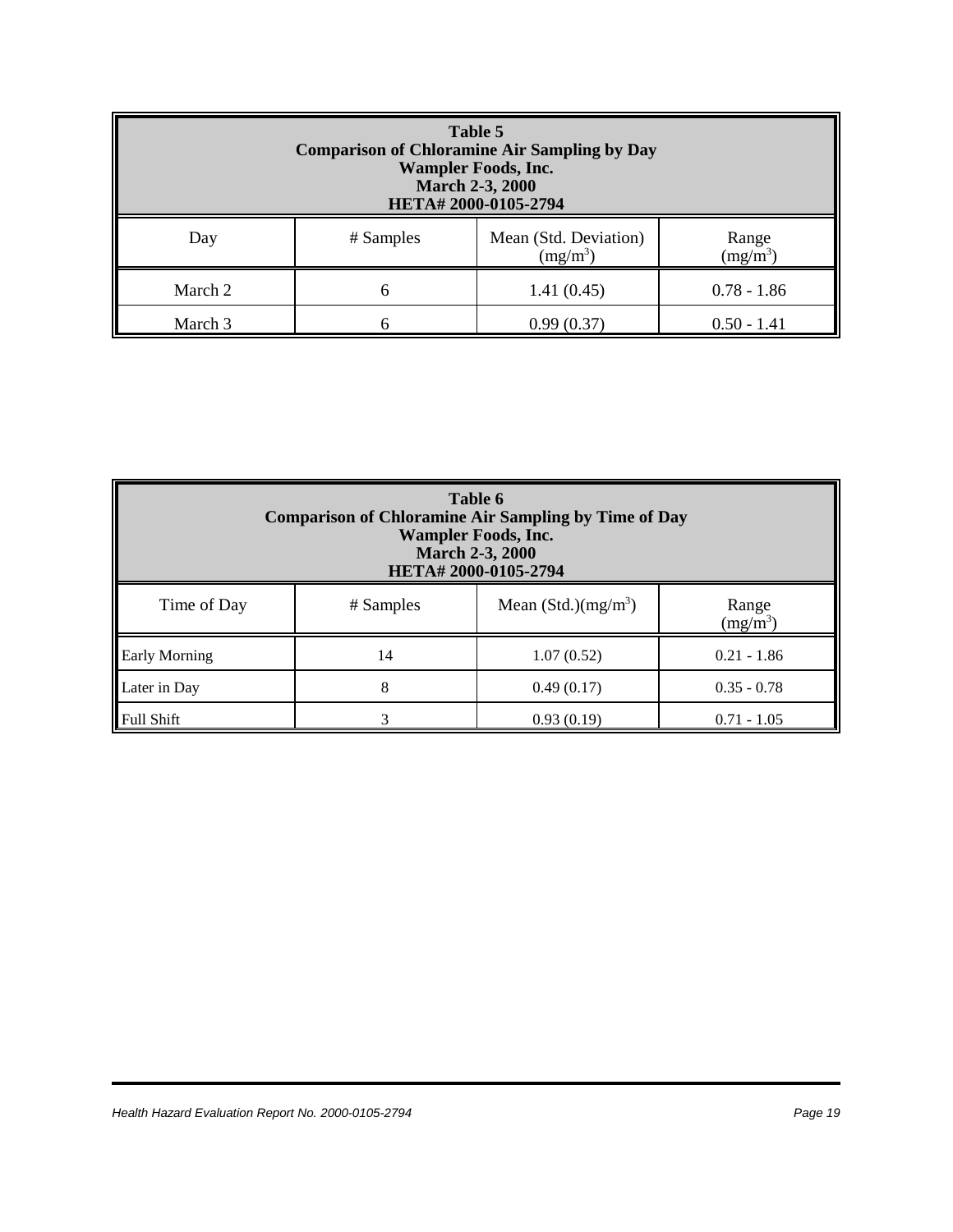| Table 7<br><b>Wampler Foods, Inc.</b><br><b>Air Sampling Survey: Ammonia</b><br><b>March 2, 2000</b><br>HETA#2000-0105-2794 |                    |                     |
|-----------------------------------------------------------------------------------------------------------------------------|--------------------|---------------------|
| Sample Location                                                                                                             | Sample Time (min)  | Concentration (ppm) |
| Final Inspection (Wash)                                                                                                     | $05:53-12:41(408)$ | 0.19                |
| <b>USDA</b> Inspection                                                                                                      | $06:01-12:46(405)$ | 0.31                |
| Pre-chiller Corner (Opening J-Cut)                                                                                          | 06:09-13:11 (422)  | 0.26                |
| Tuck (Mezzanine)                                                                                                            | $06:20-11:45(325)$ | 0.27                |
| Canner Area (Adjacent chiller #2)                                                                                           | 06:32-14:31 (479)  | (0.12)              |
| Sizing (Adjacent Product Research)                                                                                          | $06:48-15:08(500)$ | (0.09)              |
| Packing (Control Area)                                                                                                      | $07:03-15:13(490)$ | < 0.06              |
| <b>NIOSH REL for Ammonia<sup>5</sup></b>                                                                                    | <b>10</b>          |                     |

Notes:

PPM = parts per million of gas or vapor per million parts air

 $($  = values in parentheses indicate the concentration was between the analytical limit of detection (LOD) and the limit of quantification (LOQ)

 $\langle$  = less than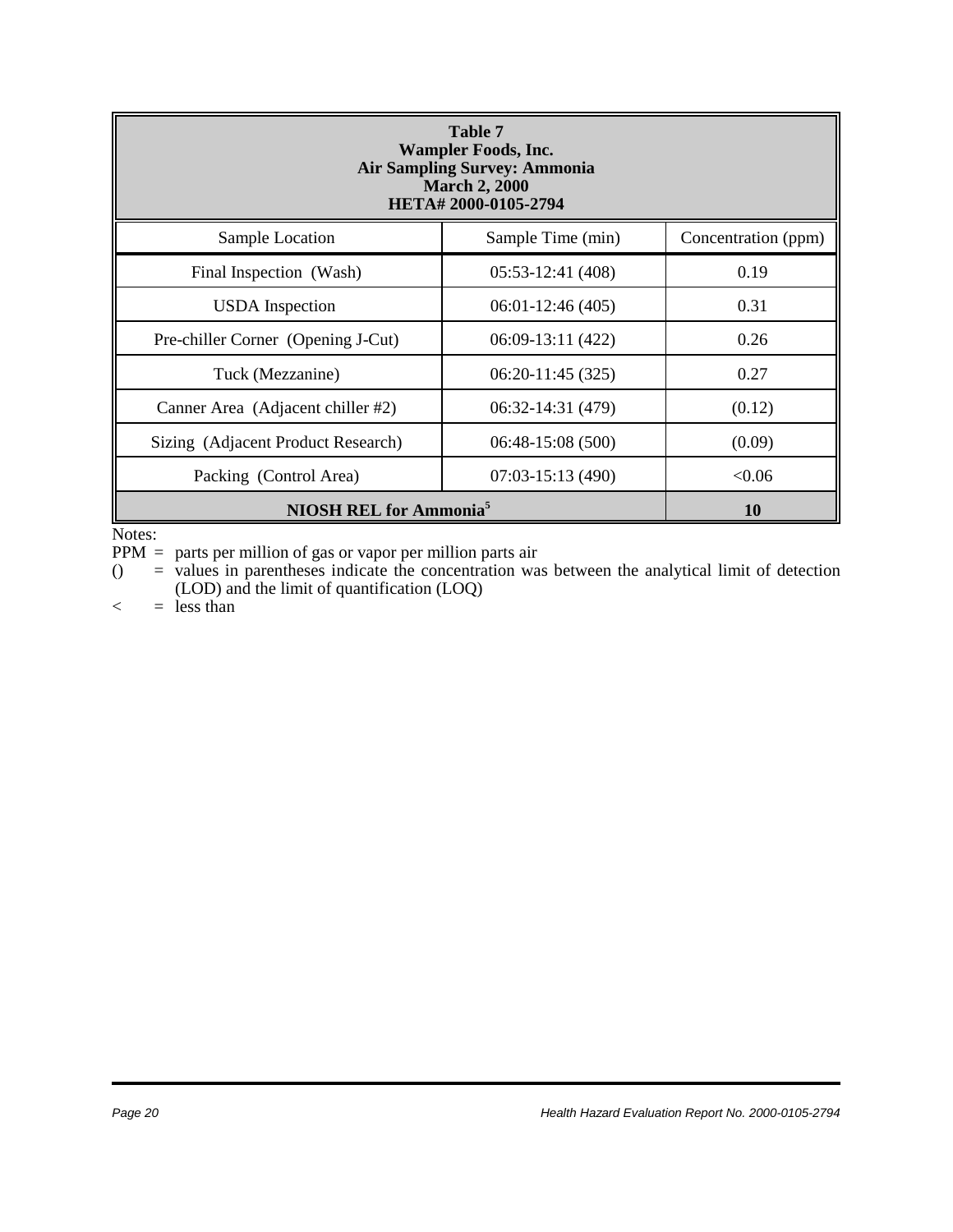|                       | <b>Table 8</b><br><b>Characteristics of Workers Interviewed</b><br><b>Wampler Foods, Inc.</b><br><b>March 2-3, 2000</b><br>HETA# 2000-0105-2794 |                  |
|-----------------------|-------------------------------------------------------------------------------------------------------------------------------------------------|------------------|
| Characteristic        | # Workers                                                                                                                                       | $\%$             |
| <b>Sex</b>            |                                                                                                                                                 |                  |
| Male                  | 32                                                                                                                                              | 49.2             |
| Female                | 33                                                                                                                                              | 50.8             |
| Race                  |                                                                                                                                                 |                  |
| White                 | 51                                                                                                                                              | 78.4             |
| <b>Black</b>          | 4                                                                                                                                               | 6.2              |
| Hispanic              | 8                                                                                                                                               | 12.3             |
| Asian                 | $\overline{2}$                                                                                                                                  | 3.1              |
| <b>Smoking Status</b> |                                                                                                                                                 |                  |
| Smoker                | 30                                                                                                                                              | 46.2             |
| Nonsmoker             | 35                                                                                                                                              | 53.8             |
|                       | Mean (Std.)<br>(Years)                                                                                                                          | Range<br>(Years) |
| Age                   | 37.2 (11.4)                                                                                                                                     | $19 - 65$        |
| Tenure                | 6.4(7.1)                                                                                                                                        | 1 month          |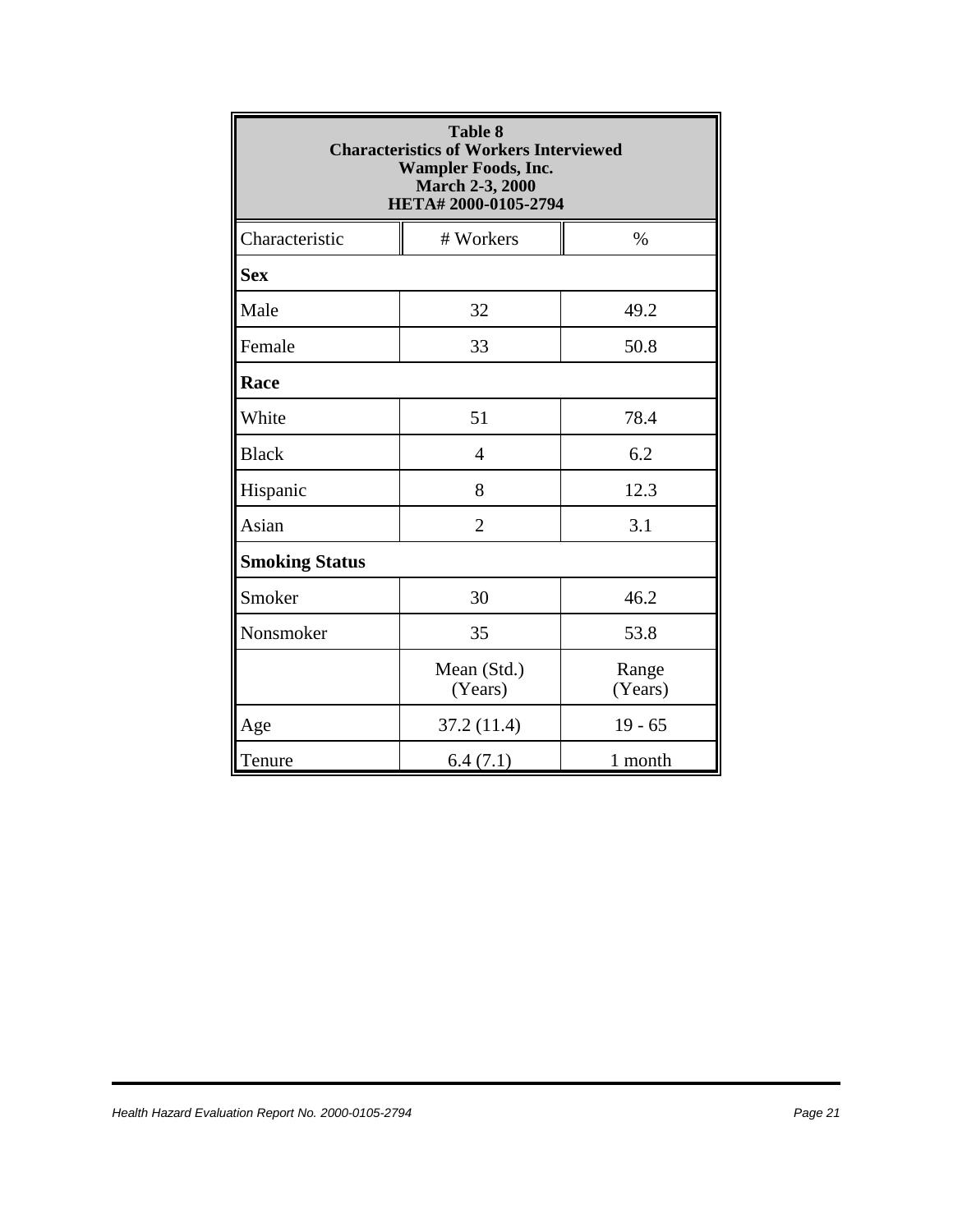| Table 9<br><b>Responses of Workers to Symptoms Interview</b><br><b>Wampler Foods, Inc.</b><br><b>March 2-3, 2000</b><br>HETA# 2000-0105-2794 |        |                                  |                              |  |
|----------------------------------------------------------------------------------------------------------------------------------------------|--------|----------------------------------|------------------------------|--|
|                                                                                                                                              |        | Processing Workers<br>$(n = 59)$ | Packing Workers<br>$(n = 6)$ |  |
| Symptom                                                                                                                                      | % Mild | % Moderate-Severe                | % Mild                       |  |
| <b>Stinging Eyes</b>                                                                                                                         | 45.8   | 42.4                             | 16.7                         |  |
| <b>Excessive Tearing</b>                                                                                                                     | 33.9   | 32.2                             | $\boldsymbol{0}$             |  |
| Eyes Sensitive to Light                                                                                                                      | 20.3   | 8.5                              | $\mathbf{0}$                 |  |
| Difficulty Keeping Eyes Open                                                                                                                 | 25.4   | 13.6                             | $\boldsymbol{0}$             |  |
| <b>Blurred Vision</b>                                                                                                                        | 16.9   | 11.9                             | $\boldsymbol{0}$             |  |
| Runny/Stuffy Nose                                                                                                                            | 44.1   | 28.8                             | $\mathbf{0}$                 |  |
| <b>Excessive Sneezing</b>                                                                                                                    | 37.3   | 20.3                             | 16.7                         |  |
| Sore Throat                                                                                                                                  | 30.5   | 11.9                             | $\Omega$                     |  |
| Cough                                                                                                                                        | 44.1   | 18.7                             | 16.7                         |  |
| <b>Chest Tightness</b>                                                                                                                       | 27.1   | 5.1                              | $\Omega$                     |  |
| Headache                                                                                                                                     | 35.6   | 10.2                             | 33.3                         |  |
| Smell Chlorine Odor                                                                                                                          |        | 67.8<br>50.0                     |                              |  |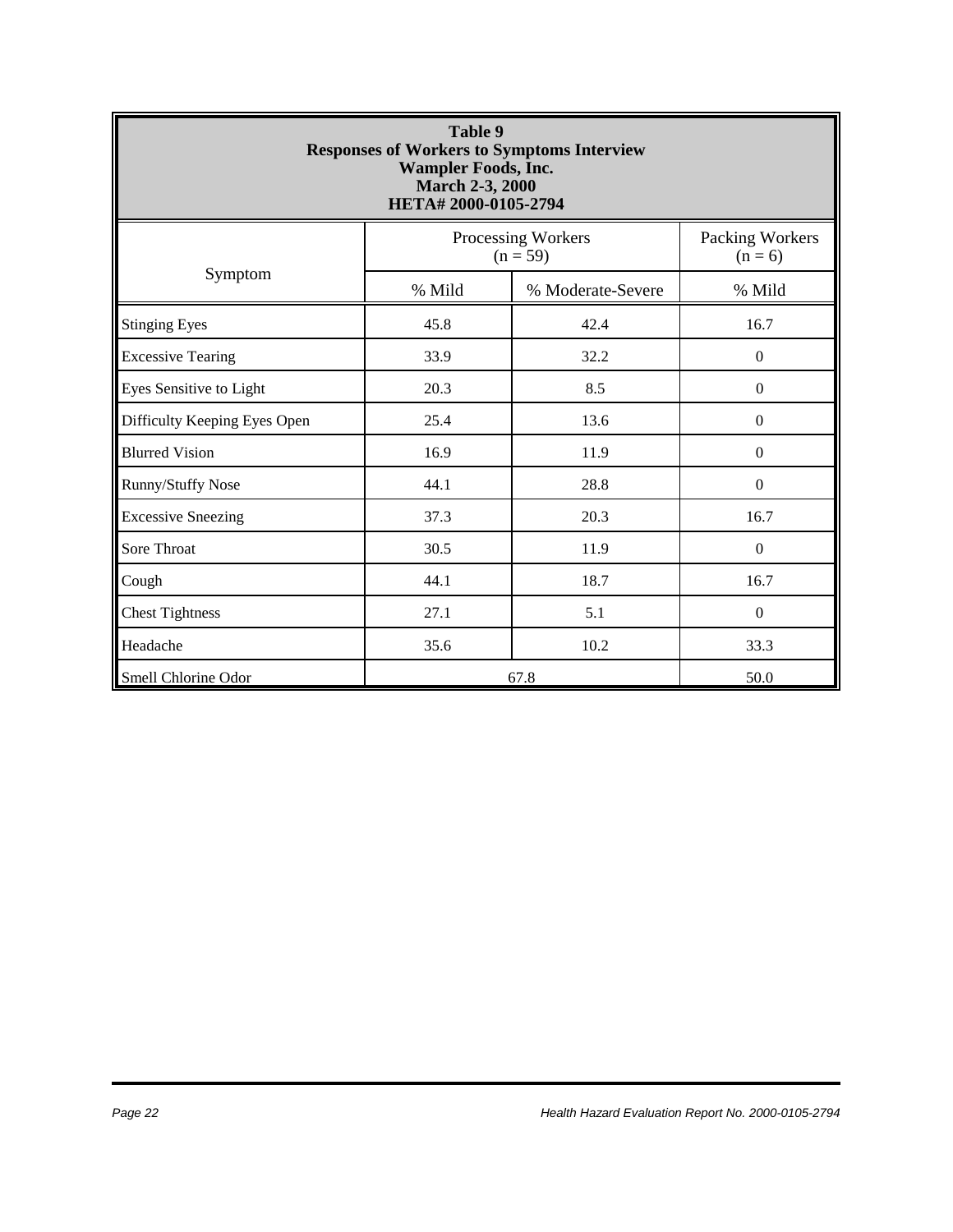Appendix Questionnaire: Worker Interviews Concerning Eye and Respiratory Symptoms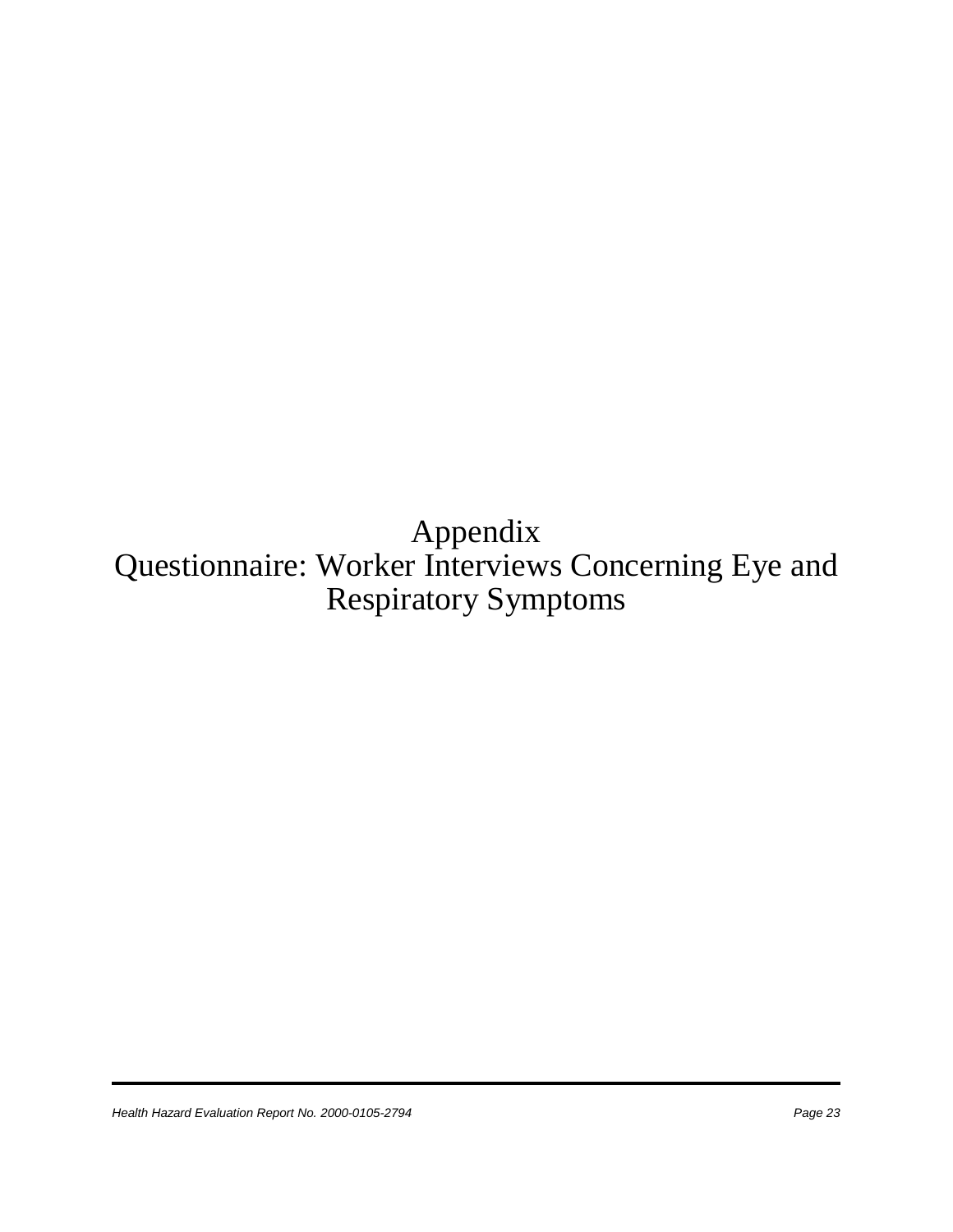| Date: $\frac{1}{\sqrt{1-\frac{1}{2}}\cdot\frac{1}{2}}$                                  |
|-----------------------------------------------------------------------------------------|
| Interviewer Initials: ________________                                                  |
| <b>Symptoms Questionnaire</b>                                                           |
| Wampler Foods - Hinton, Virginia<br>HETA 2000-0105-2794                                 |
| <b>I. Personal Information</b>                                                          |
| Subject ID No: $\_\_\_\_\_\_\_\_\_\_\_\_\_\_\_\_\_\_\_\_\_$                             |
| Name:                                                                                   |
| Date of Birth _____ _____ - _____ - _____ - _____ -                                     |
| Race: $\frac{ }{ }$                                                                     |
|                                                                                         |
| Do you wear glasses?                                                                    |
| Do you wear contact lens?                                                               |
| Do you smoke cigarettes? Yes No                                                         |
|                                                                                         |
| Shift: $\_\_$                                                                           |
| When did you begin working at Wampler Foods? _____________________________(month--year) |
| <b>II.</b> Symptoms                                                                     |
| Are you experiencing or have you ever experienced while working at Wampler Foods:       |
| 1. Sensitivity to light? ________                                                       |
| When:<br>What job:<br>How frequent:                                                     |
| 2. Stinging or smarting of the eye?                                                     |
| When:<br>What job:                                                                      |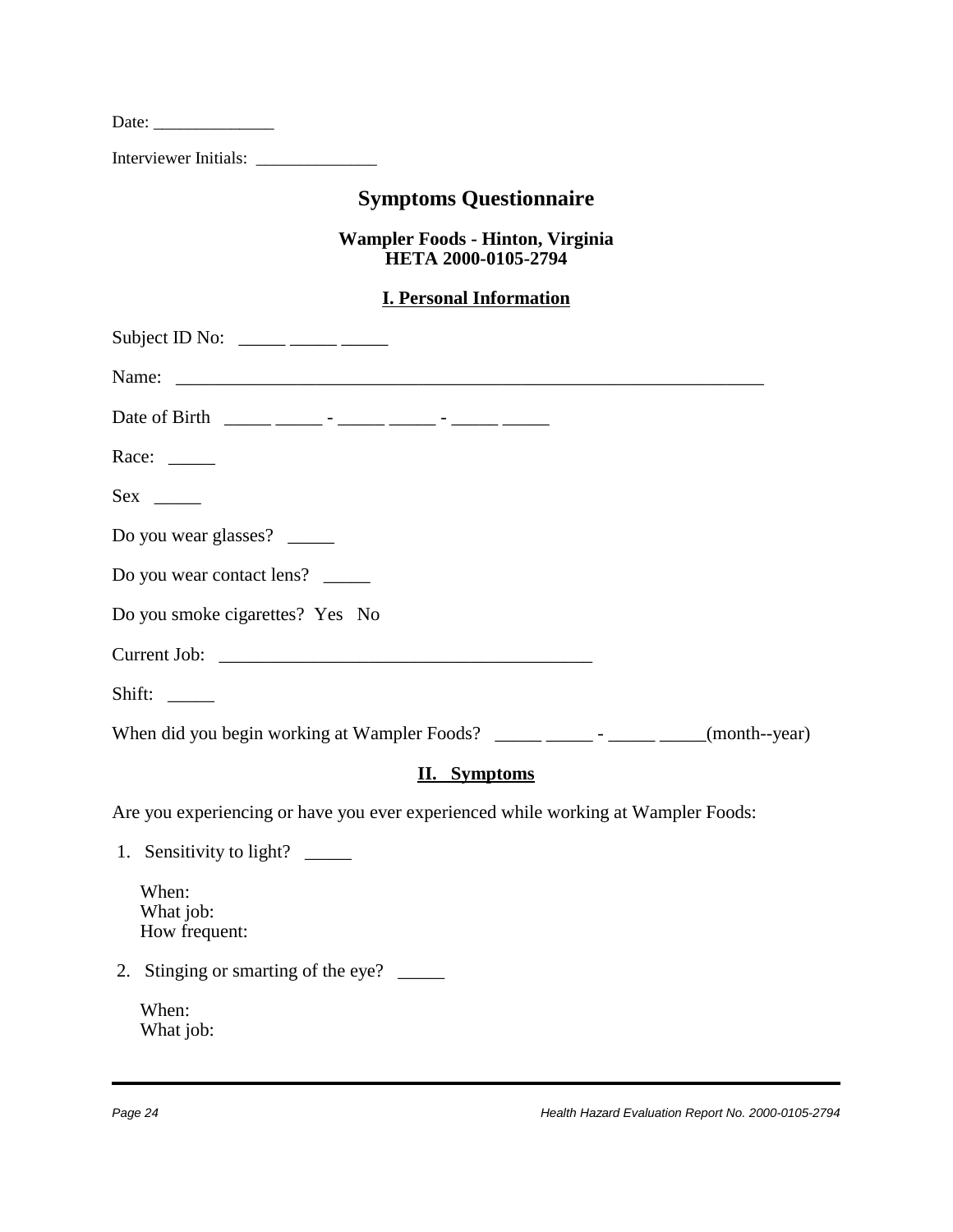How frequent:

 3. Excessive tearing or watering? \_\_\_\_\_ When: What job: How frequent: 4. Blurred vision? \_\_\_\_\_ When: What job: How frequent: 5. Difficulty keeping eyes open? \_\_\_\_\_\_ When: What job: How frequent: 6. Excessive sneezing? \_\_\_\_\_ When: What job: How frequent: 7. Runny/stuffy nose? \_\_\_\_\_ When: What job: How frequent: 8. Cough? \_\_\_\_\_ When: What job: How frequent: 9. Sore throat? \_\_\_\_\_ When: What job: How frequent: 10. Headache? \_\_\_\_\_ When: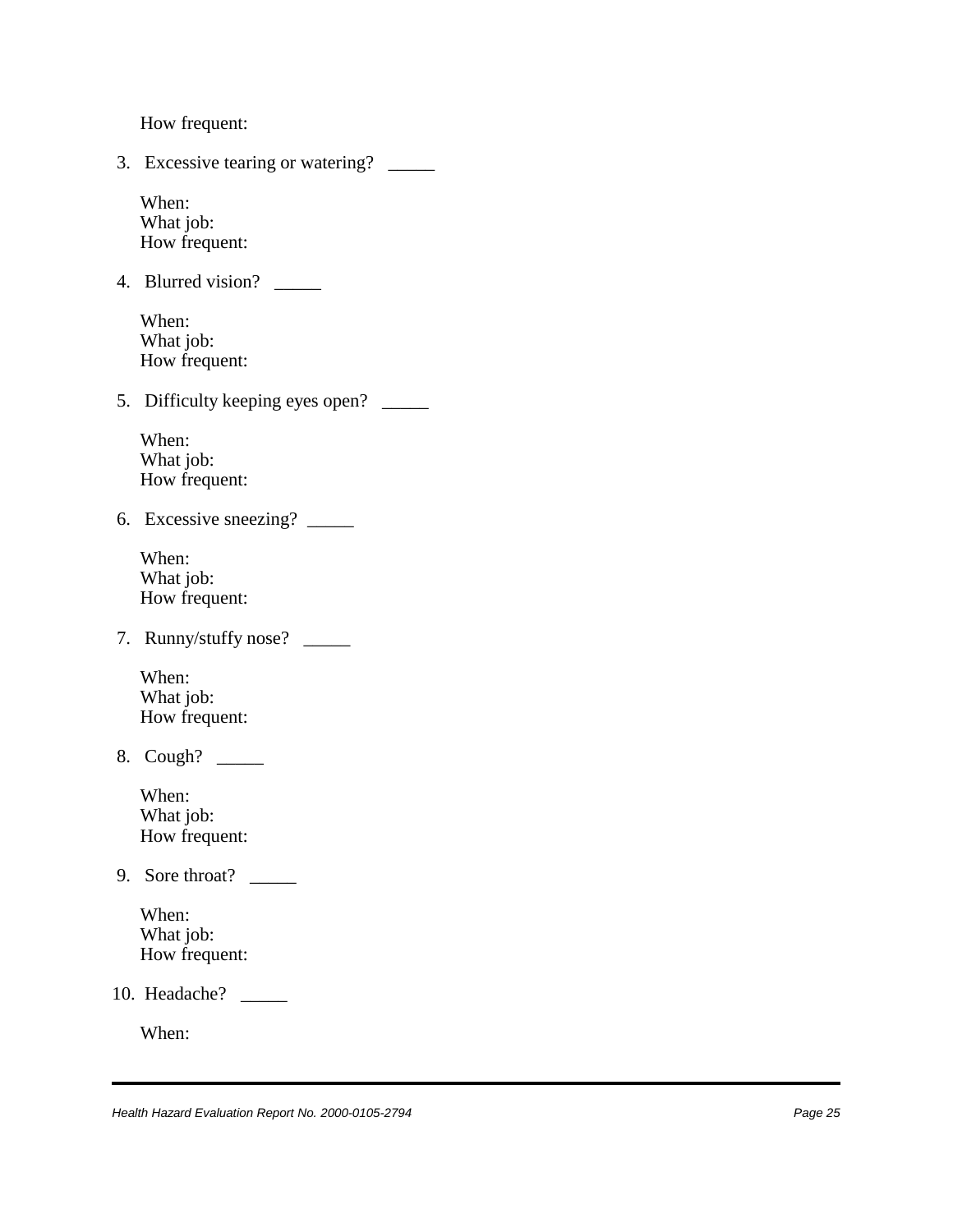What job: How frequent:

11. Shortness of breath or tightness in chest? \_\_\_\_\_

When: What *job*: How frequent:

12. Other Symptoms:

a.

b.

c.

When: What job: How frequent:

#### **Questions pertaining to all symptoms:**

If you have had any symptoms associated with your work at Wampler Foods, when do they typically begin?

Soon after the shift begins \_\_\_\_ Within two hours after the shift begins Within four to six hours after the shift begins  $\frac{1}{\sqrt{2}}$ After I have left work \_\_\_

How frequently do these symptoms occur?

Every day \_\_\_\_\_ A few times per week \_\_\_ Once per week \_\_\_ Sporadically for a while and then disappear  $\frac{1}{\sqrt{2\pi}}$ Rarely (about once per month) \_\_\_

Are the symptoms associated with a particular odor? Yes No

If yes, describe the odor:

#### **WAMPLER FOODS DAILY QUESTIONNAIRE (HETA 2000-0105-2794)**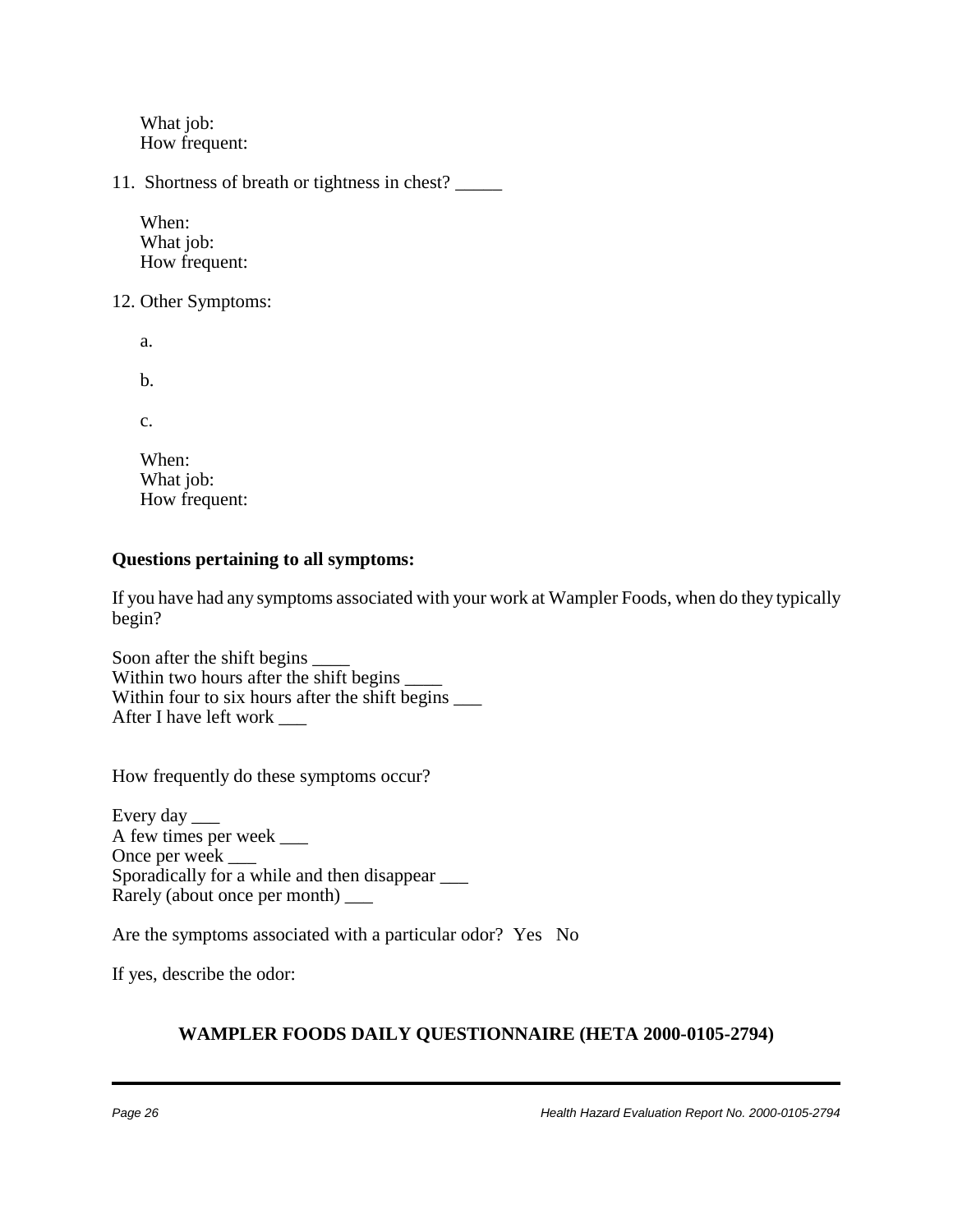TODAY'S DATE IS:  $\frac{1}{2}$  /  $\frac{1}{2000}$ 

NAME:

PLEASE CIRCLE ONE OF THE FOLLOWING CHOICES TO INDICATE HOW YOU PERSONALLY, WERE AFFECTED IN TERMS OF EYE AND/OR RESPIRATORY IRRITATION AT WORK TODAY.

- 1 NONE ("I did not have any personal symptoms or irritation.")
- 2 MILD ("I had slight symptoms of irritation personally, but they did not interfere with my normal activities.")
- 3 MODERATE ("I had definite symptoms of irritation personally, that slightly interfered with my normal activities.")
- 4 SEVERE ("I had extreme symptoms of irritation personally, that markedly interfered with my normal activities.")

At what time did symptoms begin? \_\_\_\_\_\_\_\_\_\_\_\_\_\_\_\_\_\_\_\_\_\_\_\_\_\_\_\_\_\_\_\_\_\_\_\_\_\_\_\_